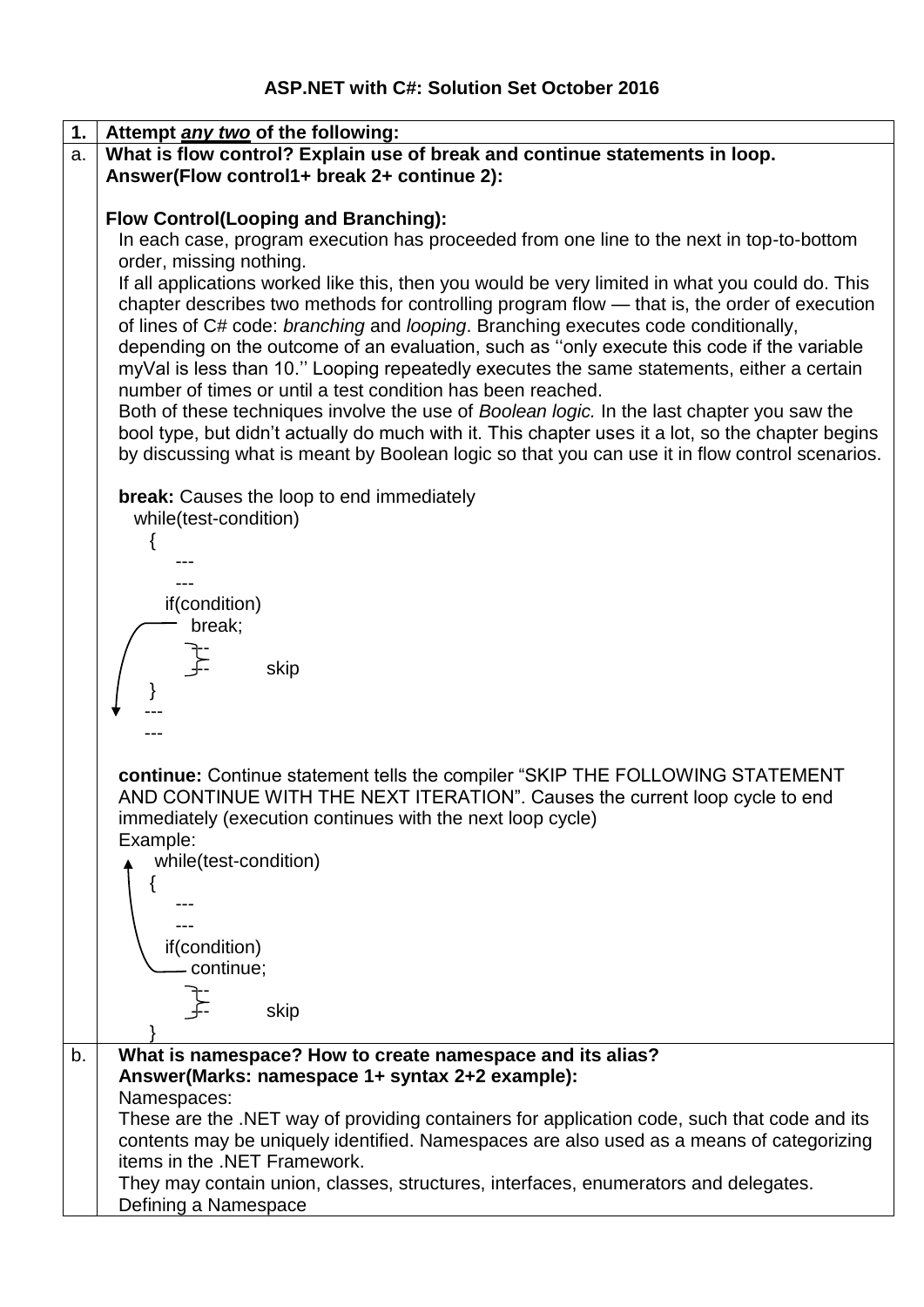```
A namespace definition begins with the keyword namespace followed by the namespace 
     name as follows: 
     Syntax:
     namespace namespace_name 
     \{ // code declarations 
     }
     Syntax for alias:
        using alias_name=Namespace_name;
     Example:
     using System;
     using Cat = System.Text.StringBuilder; // Cat is alia
     class Program
     {
        static void Main()
        {
          Cat cat = new Cat();
          cat.Append("sparky");
          cat.Append(100);
          Console.WriteLine(cat);
        }
     }
     Output
     sparky100
c. Differentiate between function overloading and function overriding.
   Answer(Marks: 1 mark for each point):
   Overloading
     Overloading means we will declare methods with same name but different signatures 
     because of this we will perform different tasks with same method name. This overloading 
     also called as compile time polymorphism or early binding.
     Def:
     Method Overloading or compile time polymorphism means same method names with 
     different signatures (different parameters)
   Overriding
     Overriding also called as run time polymorphism or late binding or dynamic 
     polymorphism. Method overriding or run time polymorphism means same method names 
     with same signatures.
   Def:
     In this method overriding or run time polymorphism we can override a method in base class 
     by creating similar function in derived class this can be achieved by using inheritance 
     principle and using "virtual & override" keywords.
```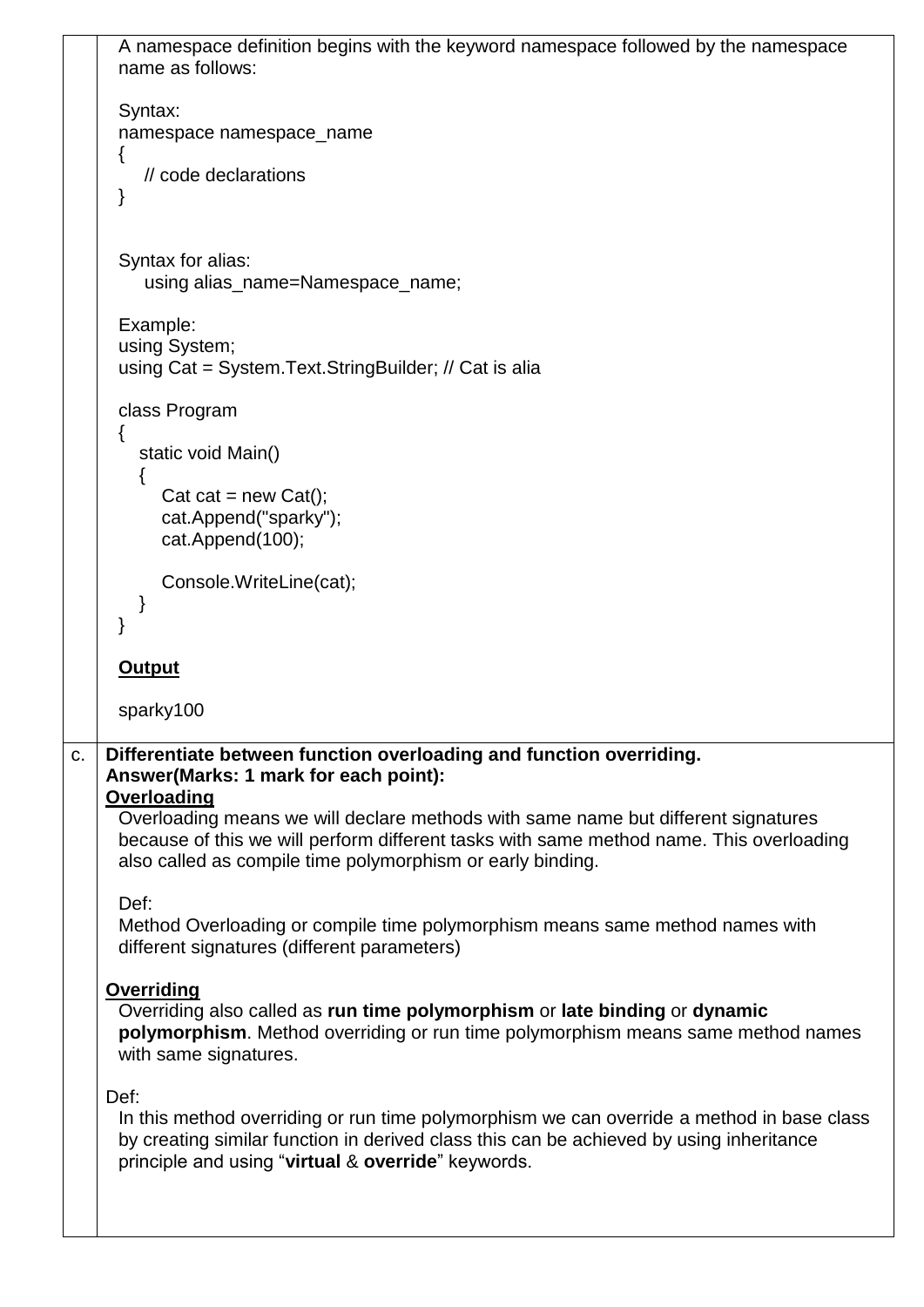```
Function Overriding Function Overloading
      1 Methods name and signatures mustHaving same method name with different
        be same.
                                           Signatures.
     2 Overriding is the concept of 
         runtime polymorphism
                                           Overloading is the concept of compile 
                                           time polymorphism
      3 When a function of base class is re-Two functions having same name and
        defined in the derived class called 
        as Overriding
                                           return type, but with different type and/or 
                                            number of arguments is called as 
                                           Overloading
     4 It needs inheritance. It doesn't need inheritance.
     5 Method should have same data 
         type.
                                           Method can have different data types
     6 Method should be public. Method can be different access specifies
d. Explain try, catch and finally blocks in exception handling with suitable example.
   Answer(Marks: explanation 3 + example 2):
     try: A try block identifies a block of code for which particular exceptions will be activated. It's 
     followed by one or more catch blocks. 
     catch: A program catches an exception with an exception handler at the place in a program 
     where you want to handle the problem. The catch keyword indicates the catching of an 
     exception. 
     finally: The finally block is used to execute a given set of statements, whether an exception is 
     thrown or not thrown. For example, if you open a file, it must be closed whether an exception 
     is raised or not.
     Syntax:
     try
     {
        // code that may raise exceptions
     }
     catch(Exception ex)
     {
        // handle exception
     }
     finally
     \{ // final cleanup code
     }
   Example:
```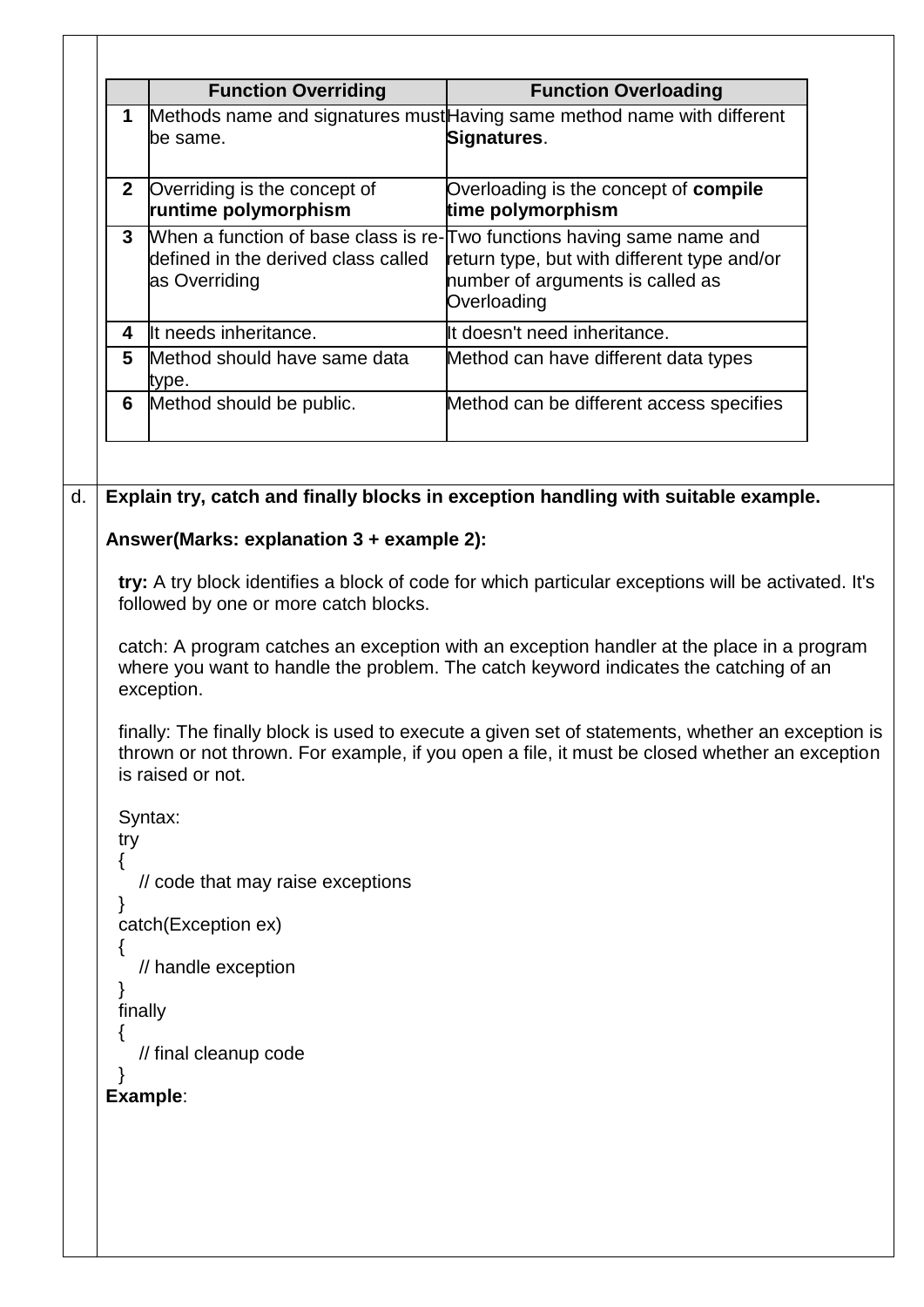| 2. | Attempt any two of the following:                                                                 |  |  |
|----|---------------------------------------------------------------------------------------------------|--|--|
| a. | What is an assembly? Explain different components of assembly.                                    |  |  |
|    | Answer(Marks: assembly 2 marks + components 3 marks):                                             |  |  |
|    |                                                                                                   |  |  |
|    | <b>Assembly:</b>                                                                                  |  |  |
|    |                                                                                                   |  |  |
|    | The .NET assembly is the standard for components developed with the Microsoft.NET. Dot            |  |  |
|    | NET assemblies may or may not be executable, i.e., they might exist as the executable             |  |  |
|    | (.exe) file or dynamic link library (DLL) file. All the .NET assemblies contain the definition of |  |  |
|    | types, versioning information for the type, meta-data, and manifest.                              |  |  |
|    |                                                                                                   |  |  |
|    | <b>Components of Assembly</b>                                                                     |  |  |
|    |                                                                                                   |  |  |
|    | manifest                                                                                          |  |  |
|    |                                                                                                   |  |  |
|    | Module                                                                                            |  |  |
|    |                                                                                                   |  |  |
|    | Metadata                                                                                          |  |  |
|    | IL Code                                                                                           |  |  |
|    |                                                                                                   |  |  |
|    |                                                                                                   |  |  |
|    | Type                                                                                              |  |  |
|    | Properties,                                                                                       |  |  |
|    | Fields &                                                                                          |  |  |
|    | Methods                                                                                           |  |  |
|    |                                                                                                   |  |  |
|    |                                                                                                   |  |  |
|    | <b>Manifest:</b>                                                                                  |  |  |
|    | It describes the assembly. The manifest file contains all the metadata needed to specify the      |  |  |
|    | assembly's version requirements, security identity, and all metadata needed to define the         |  |  |
|    | scope of the assembly and resolve references to resources and classes.                            |  |  |
|    | Type Metadata:                                                                                    |  |  |
|    |                                                                                                   |  |  |
|    | It contains metadata, which describes each and every type (class, structure, enumeration,         |  |  |
|    | and so forth)                                                                                     |  |  |
|    | MSIL:                                                                                             |  |  |
|    | It contains Intermediate language code.                                                           |  |  |
|    | Resources:                                                                                        |  |  |
|    | It contains bitmaps, icons, audios and other types of resources.                                  |  |  |
|    |                                                                                                   |  |  |
|    | MyAssembly.dll                                                                                    |  |  |
|    |                                                                                                   |  |  |
|    | Assembly manifest                                                                                 |  |  |
|    | Type metadata                                                                                     |  |  |
|    |                                                                                                   |  |  |
|    | MSIL code                                                                                         |  |  |
|    | Resources                                                                                         |  |  |
|    |                                                                                                   |  |  |
| b. | What is garbage collection? How it works?                                                         |  |  |
|    | Answer(Marks: 2+3):                                                                               |  |  |
|    | <b>Garbage collection:</b>                                                                        |  |  |
|    | The Microsoft .NET Framework provides an automated mechanism for reclaiming an object             |  |  |
|    |                                                                                                   |  |  |
|    | that is no longer in use. This process is usually referred as Garbage Collection.                 |  |  |
|    | The Microsoft .NET Framework CLR reserves space for each object instantiated in the               |  |  |
|    | system.                                                                                           |  |  |
|    | Since memory is not infinite, CLR needs to get rid of those objects that are no longer in use     |  |  |
|    | so that the space can be used for other objects.                                                  |  |  |
|    | In almost all cases, you do not have to call this method, because the garbage collector runs      |  |  |
|    |                                                                                                   |  |  |
|    | continuously.                                                                                     |  |  |
|    |                                                                                                   |  |  |
|    |                                                                                                   |  |  |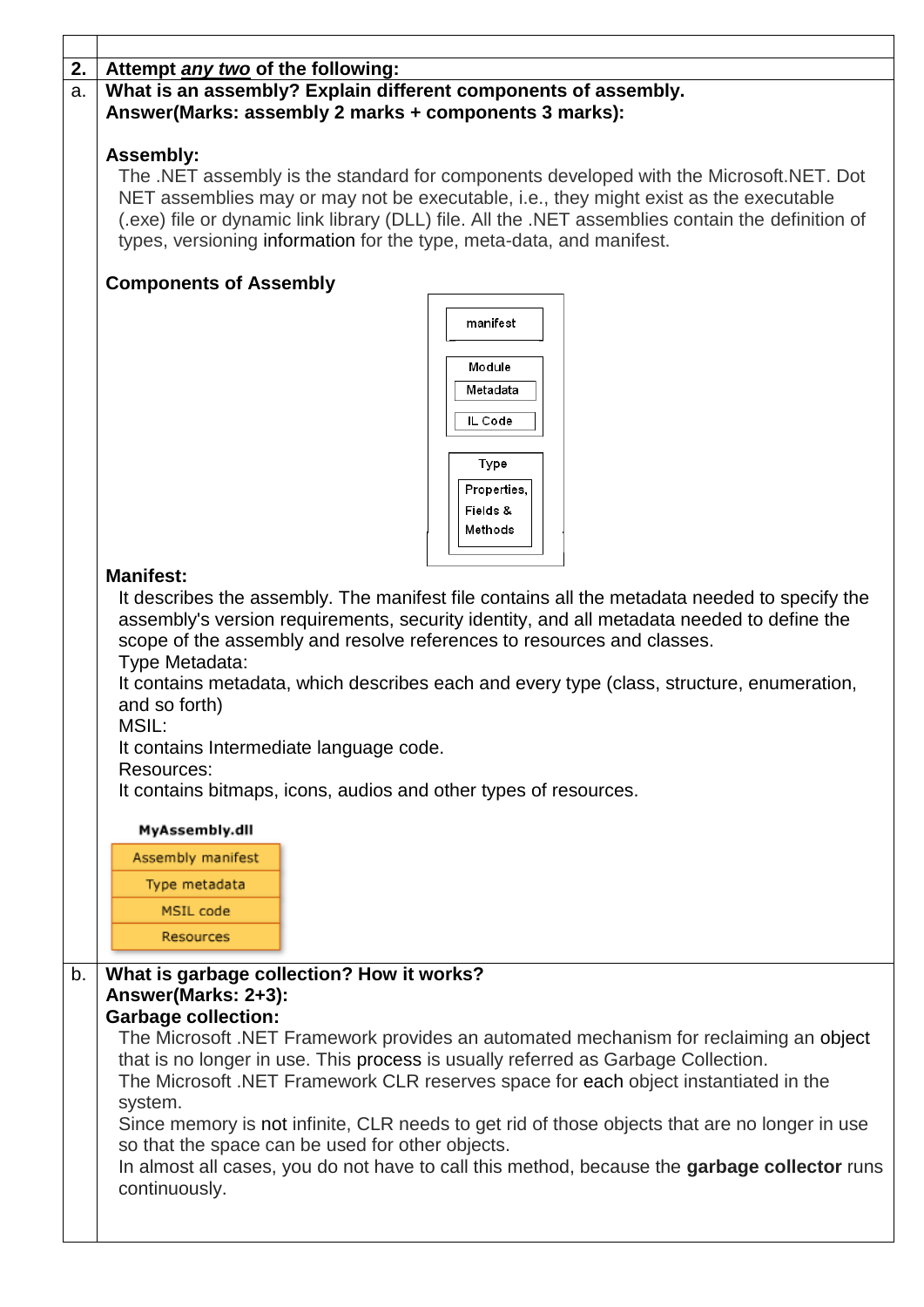|    | <b>Working:</b><br>1. The very first step in Garbage Collection is identifying those objects that can be wiped out.<br>2. To accomplish this step, CLR maintains the list of references for an object.<br>3. If an object has no more references, i.e. there is no way that the object could be referred<br>to by the application, CLR considers that object as garbage.<br>4. During Garbage Collection, CLR reclaims memory for all garbage objects.                                                                                                                                                                                                                                                      |
|----|-------------------------------------------------------------------------------------------------------------------------------------------------------------------------------------------------------------------------------------------------------------------------------------------------------------------------------------------------------------------------------------------------------------------------------------------------------------------------------------------------------------------------------------------------------------------------------------------------------------------------------------------------------------------------------------------------------------|
|    | GC. Collect() method is used to call garbage collector explicitly.                                                                                                                                                                                                                                                                                                                                                                                                                                                                                                                                                                                                                                          |
|    | Note:<br>Some students might have written about<br>Generation 0<br><b>Generation 1</b><br><b>Generation 2</b>                                                                                                                                                                                                                                                                                                                                                                                                                                                                                                                                                                                               |
| C. | Explain the steps in ASP.NET page life cycle.                                                                                                                                                                                                                                                                                                                                                                                                                                                                                                                                                                                                                                                               |
|    | Answer(Each step 0.5 mark):<br>Page Life Cycle in ASP.NET describes the process of developing ASP.NET apps.<br>When a web page is filled up with details and sent to the Web Server for processing, it goes<br>through a sequence of steps before it finally displays the result in the Web Browser.<br><b>Stages of ASP.NET page life cycle:</b><br>Stage 0: Page request:<br>Stage 1: Page initialization:<br>Stage 2 : View state loading<br>Stage 3: Postback data processing<br>Stage 4 & 5 : Page loading & PostBack change notification<br>Stage 6: PostBack event handling<br>Step 7: Page pre rendering phase<br>Step 8: View state saving:<br>Step 9: Page rendering:<br>Step 10: Page unloading: |
|    | <b>Methods</b><br>Page_Init<br>LoadViewState<br>LoadPostData<br>Page_Load<br>RaisePostDataChangedEvent<br><b>RaisePostBackEvent</b><br>Page_PreRender<br>SaveViewState<br>Page Render<br>Page_Unload                                                                                                                                                                                                                                                                                                                                                                                                                                                                                                        |
| d. | What is CSS selector? Explain different selectors present in CSS.                                                                                                                                                                                                                                                                                                                                                                                                                                                                                                                                                                                                                                           |
|    | Answer(Marks: 1 CSS+1 for each selector):                                                                                                                                                                                                                                                                                                                                                                                                                                                                                                                                                                                                                                                                   |
|    | <b>CSS Selector:</b><br>CSS selectors are used to "find" (or select) HTML elements based on their element name, id,<br>class, attribute, and more                                                                                                                                                                                                                                                                                                                                                                                                                                                                                                                                                           |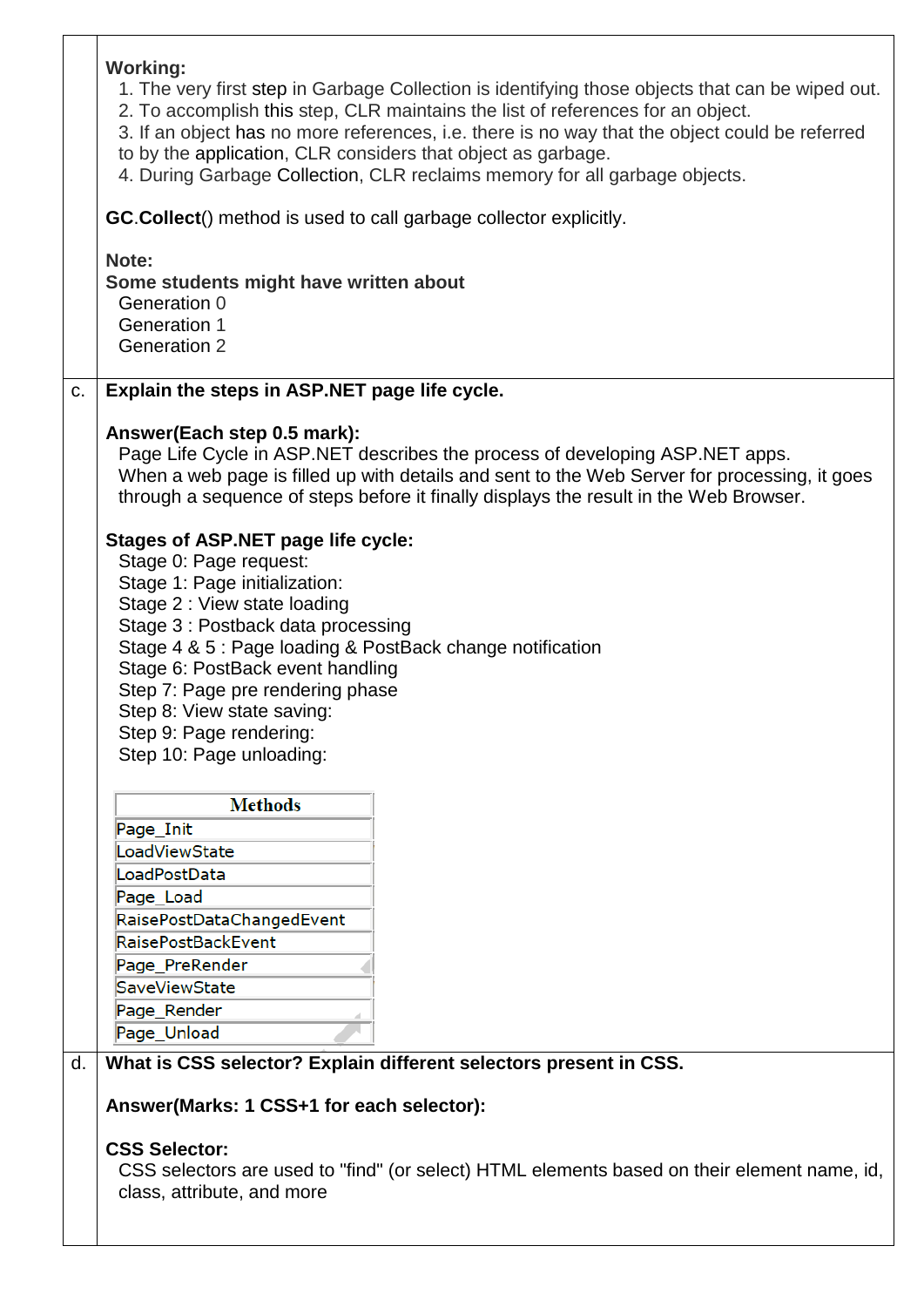# **Universal Selector (\*):**

The Universal selector, indicated by an asterisk (\*), applies to all elements in your page. The Universal selector can be used to set global settings like a font family. The following rule set changes the font for all elements in your page to Arial:

# **Example:**

**\*{** 

### **font-family: Arial;**

**}** 

# **Type Selector(element selector):**

The Type selector enables us to point to an HTML element of a specific type. With a Type selector all HTML elements of that type will be styled accordingly.

**Example:**

**h**1 **{** 

# **color: Green;**

**}** 

This Type selector now applies to all <h1> elements in your code and gives them a green color. Type

Selectors are not case sensitive, so you can use both h1 and H1 to refer to the same heading.

### **ID Selector (#):**

The ID selector is always prefixed by a hash symbol (#) and enables us to refer to a single element in the page. Within an HTML or ASPX page, you can give an element a unique ID using the id attribute. With the ID selector, we can change the behavior for that single element, for example:

### **Example:**

**#**IntroText

#### **{ font-**style**: italic;**

**}**

Because you can reuse this ID across multiple pages in your site (it only has to be unique within a single page), you can use this rule to quickly change the appearance of an element that you use once per page, but more than once in your site, for example with the following HTML code:

 $\leq$  id="IntroText">I am italic because I have the right ID.  $\leq$ /p>

### **Class Selector (.):**

The Class selector enables us to style multiple HTML elements through the class attribute. This is handy when we want to give the same type of formatting to a number of unrelated HTML elements. The following rule changes the text to red and bold for all HTML elements that have their class attributes set to highlight:

# **Example:**

**.Highlight {** 

font-weight: bold; color: Red;

**}**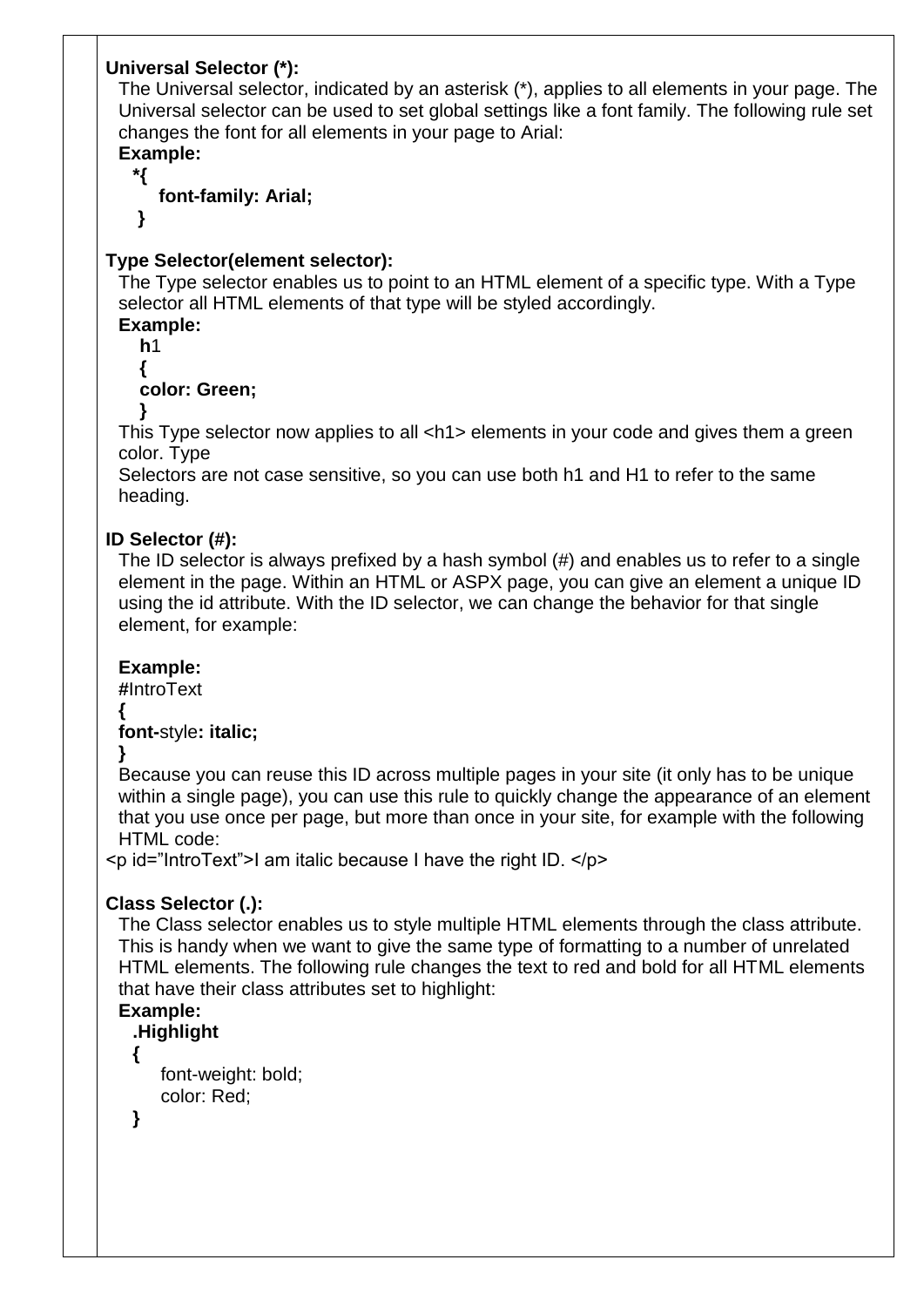| 3. | Attempt <i>any two</i> of the following:                                                                                |                                                                                                                                                                                                |  |
|----|-------------------------------------------------------------------------------------------------------------------------|------------------------------------------------------------------------------------------------------------------------------------------------------------------------------------------------|--|
| a. | What is the difference between inline code and code behind?                                                             |                                                                                                                                                                                                |  |
|    | Answer:(                                                                                                                |                                                                                                                                                                                                |  |
|    | Inline code:                                                                                                            |                                                                                                                                                                                                |  |
|    | Inline code written alongside the html in a page.                                                                       |                                                                                                                                                                                                |  |
|    |                                                                                                                         | The inline is design and design will be mixed in the aspx page. The events and methods can                                                                                                     |  |
|    |                                                                                                                         | be written part of the aspx page. The inline can be selected while creating the web page, it<br>asks the option "Separate the code File". When it is unchecked it will not create the .aspx.cs |  |
|    | file.                                                                                                                   |                                                                                                                                                                                                |  |
|    | <script runat="server" type="text/C#"></th><th></th></tr><tr><th></th><th></th><th></th></tr><tr><th></th><th></script> |                                                                                                                                                                                                |  |
|    |                                                                                                                         |                                                                                                                                                                                                |  |
|    |                                                                                                                         | The developer can write the code file in the script tag. When you write the code in aspx                                                                                                       |  |
|    |                                                                                                                         | page, it does not mean the written code will be visible to the users in the client browser like                                                                                                |  |
|    | javascript.                                                                                                             |                                                                                                                                                                                                |  |
|    |                                                                                                                         |                                                                                                                                                                                                |  |
|    | <b>Code Behind:</b>                                                                                                     | Code-behind is code written in a separate laspx.cs file and referenced by the laspx page                                                                                                       |  |
|    |                                                                                                                         | The code behind is code will be separated from the design page. It is used to write the                                                                                                        |  |
|    |                                                                                                                         | properties, events and methods in the class. It will be referred to the code file in the page                                                                                                  |  |
|    | directive as shown below.                                                                                               |                                                                                                                                                                                                |  |
|    |                                                                                                                         |                                                                                                                                                                                                |  |
|    | <%@ Page Language="C#" AutoEventWireup="true" CodeFile="Default4.aspx.cs"                                               |                                                                                                                                                                                                |  |
|    | Inherits="Default4" %>                                                                                                  |                                                                                                                                                                                                |  |
|    |                                                                                                                         |                                                                                                                                                                                                |  |
|    | in the server side.<br>3) It will avoid to make the confuse of javascript section and code section                      | 1) Logic is separated from the design, so it is good readable and easy to understand<br>2) The designers can work on the aspx page and the developers can focus on the function                |  |
|    |                                                                                                                         | <b>OR</b>                                                                                                                                                                                      |  |
|    |                                                                                                                         | (1 mark for each point)                                                                                                                                                                        |  |
|    |                                                                                                                         |                                                                                                                                                                                                |  |
|    | <b>Code Behind</b>                                                                                                      | <b>Inline</b> code                                                                                                                                                                             |  |
|    | The HTML and controls are in the .aspx file,                                                                            | The code is in <script></script>                                                                                                                                                               |  |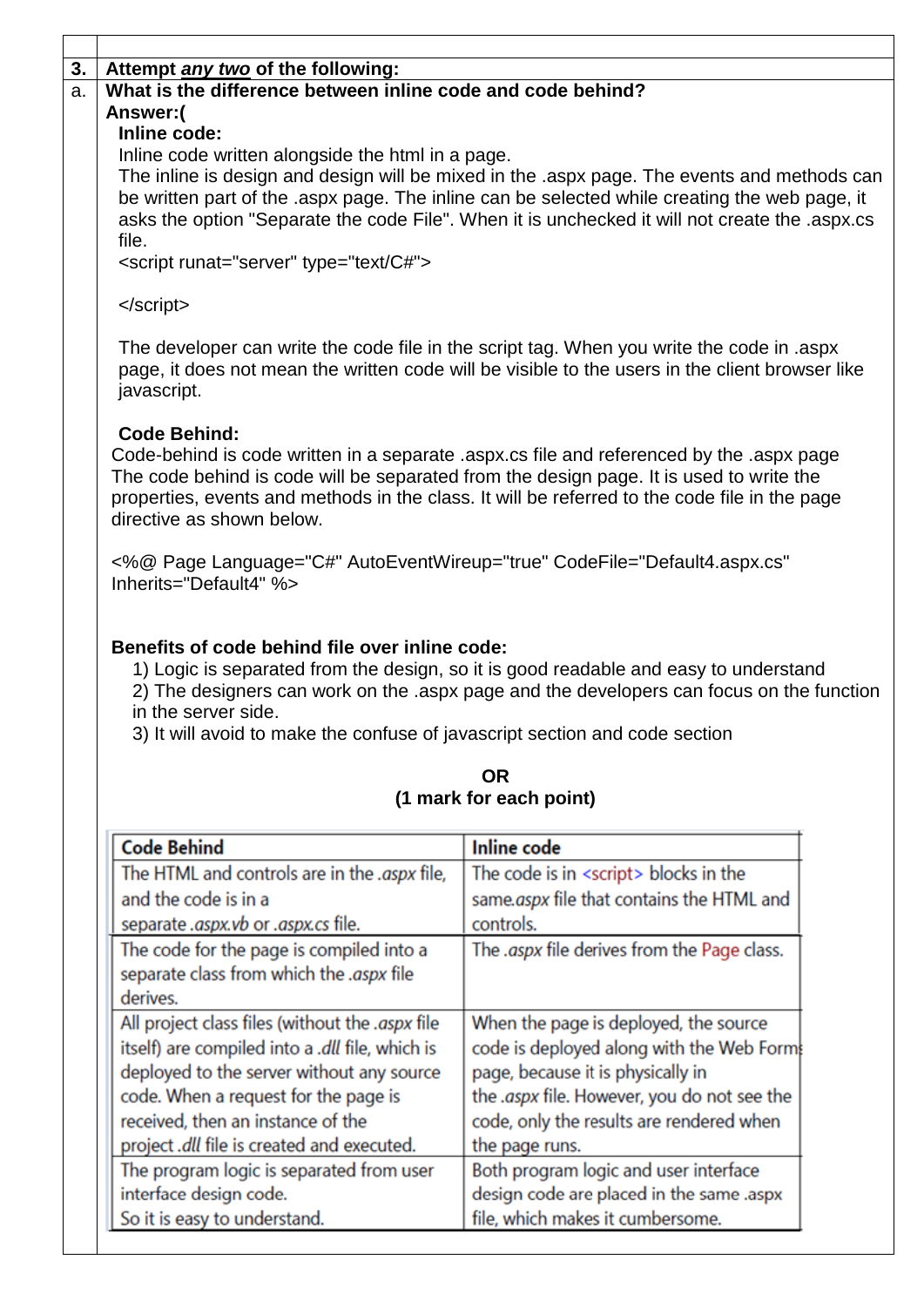# b. **Explain CustomValidator control with example. Answer (Explanation & imp properties 3 + Examples 2):**

### **CustomValidator:**

The CustomValidator control allows writing application specific custom validation routines for both the client side and the server side validation.

The client side validation is accomplished through the ClientValidationFunction property. The client side validation routine should be written in a scripting language, such as JavaScript or VBScript, which the browser can understand.

The server side validation routine must be called from the control's ServerValidate event handler. The server side validation routine should be written in any .Net language, like C# or VB.Net.

Below table shows the properties of CustomValidator.

| <b>Property</b>   | <b>Description</b>                                                |
|-------------------|-------------------------------------------------------------------|
| ControlToValidate | The id of the control to validate                                 |
| Display           | None (the control is not displayed and error                      |
|                   | message is shown in the ValidationSummary                         |
|                   | control)                                                          |
|                   | Static (in case of failure error message is shown in<br>$\bullet$ |
|                   | the space reserved).                                              |
|                   | Dynamic (In case of failure error message is shown.               |
|                   | Space is not reserved.)                                           |
| Enabled           | A boolean value that specifies whether the validation             |
|                   | control is enabled or not                                         |
| Id                | A unique id for the control                                       |
| IsValid           | A Boolean value that indicates whether the control specified      |
|                   | by ControlToValidate is determined to be valid                    |
| OnServerValidate  | Specifies the name of the server-side validation script           |
|                   | function to be executed                                           |
| Text              | The message to display when validation fails                      |

### **Example:**

### **In this below example we will simply check the length of the string in the TextBox. Code in .aspx file:**

Enter yourName:<br />

<asp:TextBox runat="server" id="txtCustom" />

```
<asp:CustomValidator runat="server" id="cusCustom" controltovalidate="txtCustom" 
onservervalidate="cusCustom_ServerValidate" errormessage="The text must be exactly 8 
characters long!" />
```
 $\frac{1}{2}$  <br/> /> <br/> />

# **Code in .cs file:**

```
protected void cusCustom_ServerValidate(object sender, ServerValidateEventArgs e) 
\{
```

```
if(e.Value.Length == 8)e. Is Valid = true:
else 
  e. Is Valid = false:
```
}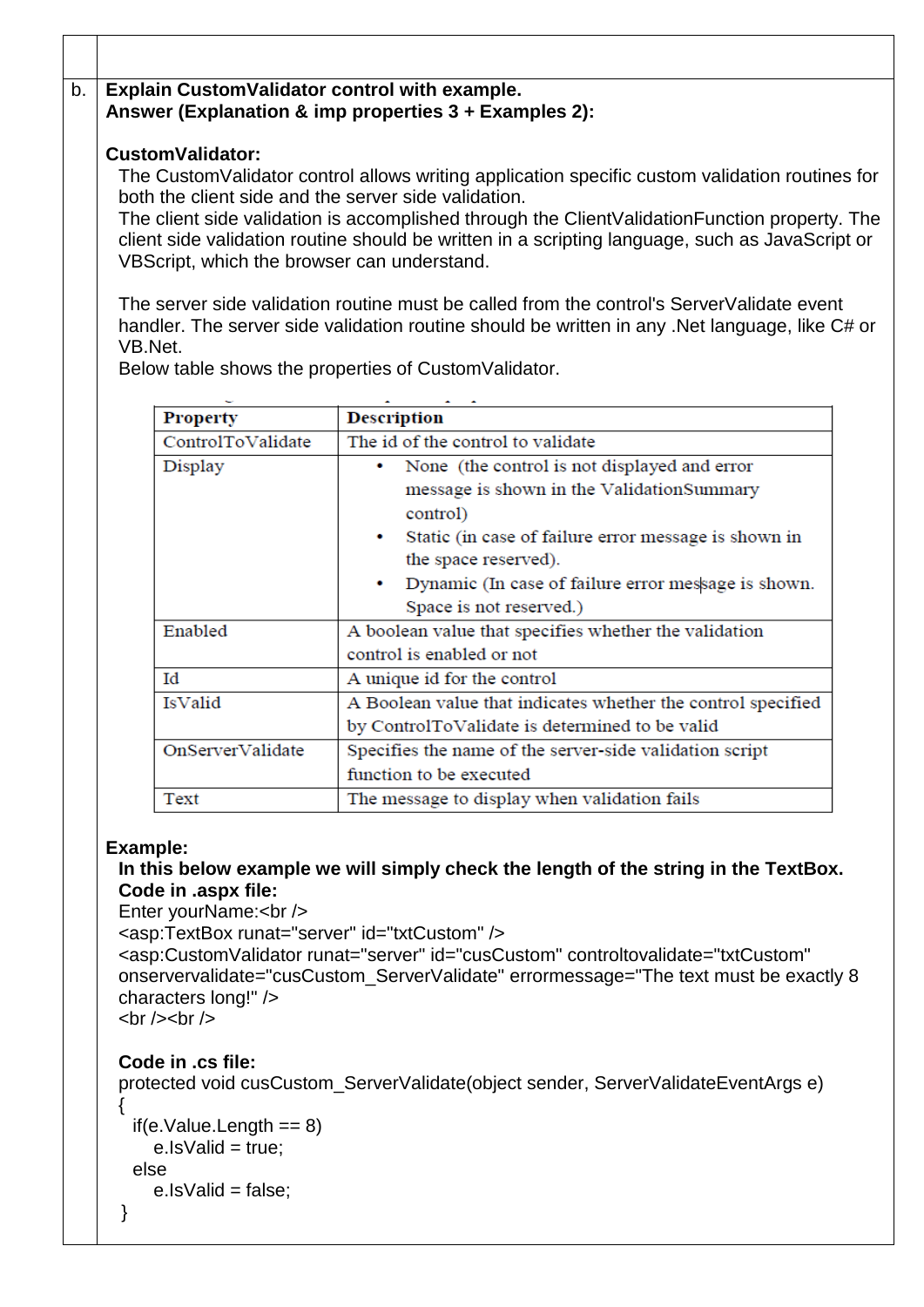| <b>Explain following properties supported by ListBox control</b><br>Answer (First 3 marks+ Selection Mode 2 Marks):<br>(i) SelectedIndex:                                                                                                                                                                                                                                                                                                                                                                             |
|-----------------------------------------------------------------------------------------------------------------------------------------------------------------------------------------------------------------------------------------------------------------------------------------------------------------------------------------------------------------------------------------------------------------------------------------------------------------------------------------------------------------------|
| Gets or sets the zero-based index of the currently selected item in a ListBox.<br>Example: listBox1.SelectedIndex = $1$ ;                                                                                                                                                                                                                                                                                                                                                                                             |
| (ii) SelectedValue:<br>Gets the value of the selected item in the list control, or selects the item in the list control that<br>contains the specified value.                                                                                                                                                                                                                                                                                                                                                         |
| <b>Example:</b> label1. Text = Listbox1. Selected Value. To String();                                                                                                                                                                                                                                                                                                                                                                                                                                                 |
| (iii) Rows:<br>No. of rows (items) can be set to display in the List.<br>ListBox1.Rows=5                                                                                                                                                                                                                                                                                                                                                                                                                              |
| (iv) SelectionMode:<br>SelectionMode property defines how items are selected in a ListBox. The SelectionMode<br>value can be one of the following four SelectionMode enumeration values. None - No item<br>can be selected. One - Only one item can be selected. MultiSimple - Multiple items can be<br>selected. MultiExtended - Multiple items can be selected, and the user can use the SHIFT,<br>CTRL, and arrow keys to make selections.<br>listBox1.SelectionMode = SelectionMode.MultiSimple;                  |
| (v) Selectedites:<br>Gets or sets the currently selected item in the ListBox. We can get text associated with<br>currently selected item by using Items property.<br>string selectedItem = listBox1.Items[listBox1.SelectedIndex].ToString();                                                                                                                                                                                                                                                                         |
| What is web.config file? Explain <customerrors> and <connectionstrings> tags in<br/>web.config file.</connectionstrings></customerrors>                                                                                                                                                                                                                                                                                                                                                                               |
| Answer(1 web.config + 2 <cutomerror> + 2 <connectionstring>):<br/>Web.config:</connectionstring></cutomerror>                                                                                                                                                                                                                                                                                                                                                                                                         |
| Configuration file is used to manage various settings that define a website. Generally a<br>website contains a single Web.config file stored inside the application root directory.<br>However there can be many configuration files that manage settings at various levels within<br>an application.                                                                                                                                                                                                                 |
| <customerror>:<br/>You can configure how information is displayed by ASP.NET when unhandled errors occur<br/>during the execution of a Web request. You might to do this to provide additional information<br/>to the user, or to customize the standard message that is displayed by ASP.NET. When<br/>customErrors's mode property is set to On or RemoteOnly, we need to specify the<br/>defaultRedirect attribute. This attribute contains the error page to which the user will be<br/>redirected.</customerror> |
| <b>Example:</b><br><customerrors <br="" mode="RemoteOnly">defaultRedirect="GenericErrorPage.htm"&gt;<br/><error redirect="NoAccess.htm" statuscode="403"></error><br/><error redirect="FileNotFound.htm" statuscode="404"></error><br/></customerrors>                                                                                                                                                                                                                                                                |
|                                                                                                                                                                                                                                                                                                                                                                                                                                                                                                                       |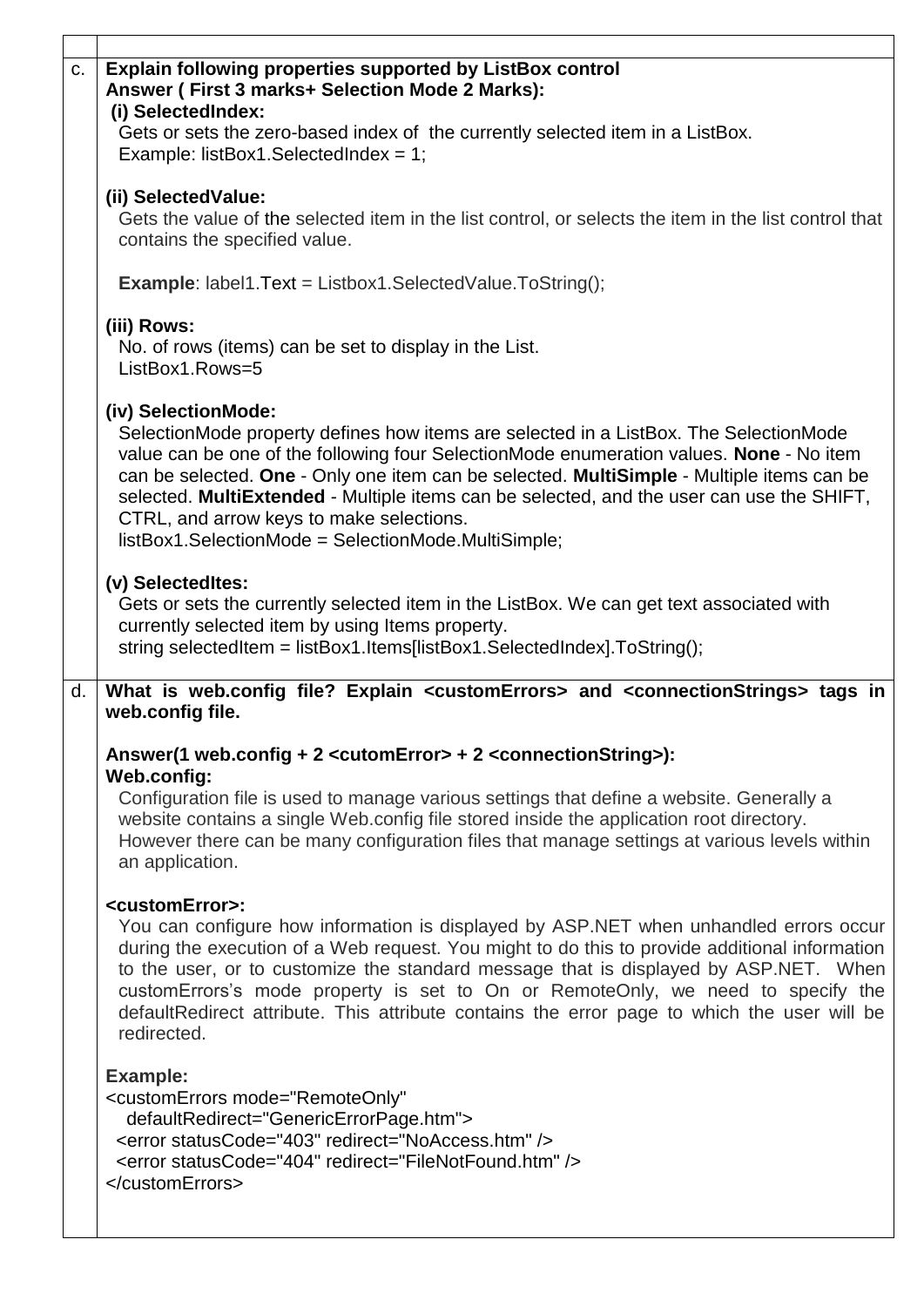|    | customErrors attribute:                                                                                                 |
|----|-------------------------------------------------------------------------------------------------------------------------|
|    | <b>Off Mode</b>                                                                                                         |
|    | ASP. NET uses its default error page.                                                                                   |
|    | <b>On Mode</b>                                                                                                          |
|    | ASP.NET uses user-defined custom error page instead of its default error.<br><b>RemoteOnly</b>                          |
|    | ASP.NET error page is shown only to local users. Remote requests will first check the                                   |
|    | configuration settings for the custom error page or finally show an IIS error                                           |
|    | <connectionstrings>:</connectionstrings>                                                                                |
|    | It is a used to store the connection string for your application in a config file rather than as a                      |
|    | hard coded string in your code.                                                                                         |
|    | Example:                                                                                                                |
|    | <connectionstrings></connectionstrings>                                                                                 |
|    | <add <="" name="myConnectionString" th=""></add>                                                                        |
|    | connectionString="server=localhost;database=myDb;uid=myUser;password=myPass;"/>                                         |
|    |                                                                                                                         |
|    |                                                                                                                         |
|    | To read the connection string into your code, use the ConfigurationManager class.<br>string conn $Str =$                |
|    | ConfigurationManager.ConnectionStrings["myConnectionString"].ConnectionString;                                          |
|    |                                                                                                                         |
|    |                                                                                                                         |
| 4. | Attempt any two of the following:                                                                                       |
| a. | What is state management? Explain QueryString with example.                                                             |
|    | Answer (StateMgmt 2+ QueryString 2+ Example 1)                                                                          |
|    | <b>State Management:</b><br>HTTP is a stateless protocol. Therefore web application is stateless. That means that a new |
|    | instance of a page is created every time when we make a request to the server to get the                                |
|    | page and after the round trip our page has been lost immediately.                                                       |
|    | State management is the process by which you maintain state and page information over                                   |
|    | multiple requests for the same or different pages. It is a server side state management                                 |
|    | technique.                                                                                                              |
|    |                                                                                                                         |
|    | <b>QueryString:</b><br>Query String is the most simple and efficient way of maintaining information across requests.    |
|    | The information we want to maintain will be sent along with the URL. A typical URL with a                               |
|    | query string looks like www.somewebsite.com/search.aspx?query=foo                                                       |
|    | The URL part which comes after the ? symbol is called a QueryString.                                                    |
|    | QueryString has two parts, a key and a value. In the above example, query is the key and                                |
|    | foo is its value.                                                                                                       |
|    | We can send multiple values through querystring, separated by the & symbol. The following                               |
|    | code shows sending multiple values to the foo.aspx page.                                                                |
|    | Response.Redirect("foo.aspx?id=1&name=foo");                                                                            |
|    |                                                                                                                         |
|    | The following code shows reading the QueryString values in foo.aspx                                                     |
|    | string id = Request.QueryString["id"];                                                                                  |
|    | string name = Request.QueryString["name"];                                                                              |
|    |                                                                                                                         |
|    |                                                                                                                         |
|    |                                                                                                                         |
|    |                                                                                                                         |

 $\overline{\phantom{a}}$ 

 $\mathsf{l}$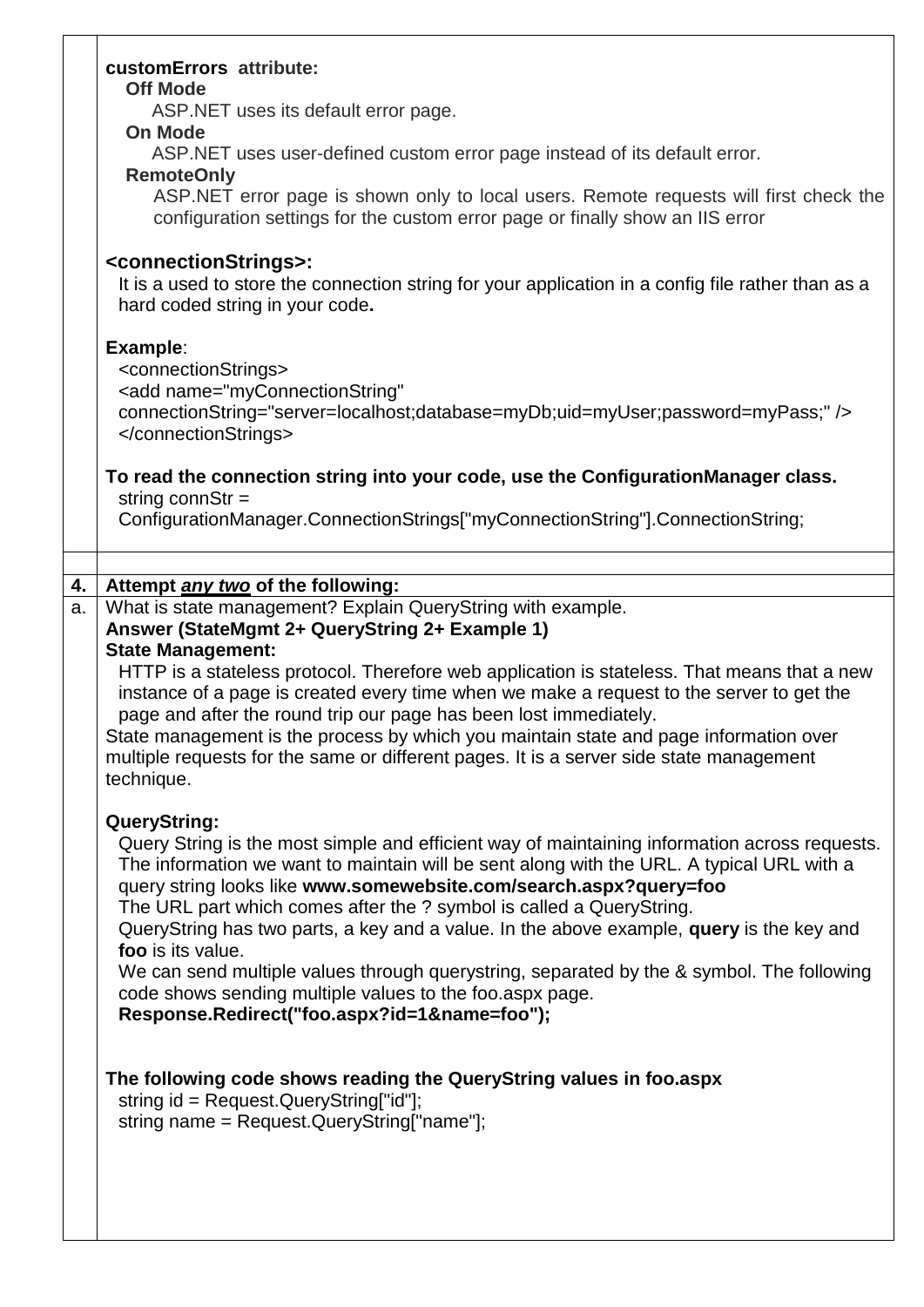| b. | Why UrlEncode() and UrlDecode() methods are used in ASP.NET? Explain.<br>Answer: (reason 1 mark + UrlEncode 2 marks + UrlDecode 2 Marks)<br>We cannot send special characters through query string. All special characters should be<br>encoded when you pass them through the query string. The encoded string must be decoded<br>at the receiver.                                                                                                                         |
|----|-----------------------------------------------------------------------------------------------------------------------------------------------------------------------------------------------------------------------------------------------------------------------------------------------------------------------------------------------------------------------------------------------------------------------------------------------------------------------------|
|    | There are two methods to achieve this: UrlEncode and UrlDecode():<br>The main purpose of these two methods is to encode and decode the URL respectively. We<br>need to encode the URL because some of the characters are not safe sending those across<br>browser.                                                                                                                                                                                                          |
|    | Some characters are being misunderstood by the browser and that leads to data mismatch<br>on the receiving end. Characters such as a question mark (?), ampersand (&), slash mark (/),<br>and spaces might be truncated or corrupted by some browsers.                                                                                                                                                                                                                      |
|    | UrlEncode()<br>This method is used to encode a string to be passed through URL to another web page.<br>URLencode replaces unsafe ASCII characters with a "%" followed by two hexadecimal digits.                                                                                                                                                                                                                                                                            |
|    | Syntax:<br>UrlEncode (string str)<br>For encoding:                                                                                                                                                                                                                                                                                                                                                                                                                          |
|    | URLEncode()method is used.<br>it is the process of converting string into valid URL format.<br>string URLEncode = Server.UrlEncode("Redirect.aspx? Name = jitu&ID = 5");                                                                                                                                                                                                                                                                                                    |
|    | Response.Write("Encoding URL:-" + URLEncode);<br>//shows like this Redirect.aspx%3f+Name+%3d+jitu%26ID+%3d+5                                                                                                                                                                                                                                                                                                                                                                |
|    | UrlDecode()<br>This method is used to decode the encoded URL string. Decodes any %## encoding in the<br>given string.                                                                                                                                                                                                                                                                                                                                                       |
|    | Syntax:<br>UrlDecode (string str)                                                                                                                                                                                                                                                                                                                                                                                                                                           |
|    | For decoding:                                                                                                                                                                                                                                                                                                                                                                                                                                                               |
|    | URLDecode() method is used.<br><b>UrIDecode:-</b> URL-decodes a string and returns the decoded string.                                                                                                                                                                                                                                                                                                                                                                      |
|    | string URLDecode = Server.UrlDecode(URLEncode);<br>Response.Write("Decoding URL:-" + URLDecode);<br>//shows like this Redirect.aspx? Name = $jitu&ID = 5$                                                                                                                                                                                                                                                                                                                   |
| C. | What is sitemap? Explain TreeView control.<br>Answer (sitemap 2 + Tree View 2+ Example/syntax 1):                                                                                                                                                                                                                                                                                                                                                                           |
|    | Sitemap:<br>All the navigation controls uses an XML-based file which is known as sitemap. Sitemaps are<br>XML files which are used to describe the logical structure of web application. it is used to<br>define the layout of all pages in web application and how they relate to each other. Whenever<br>you want you can add or remove pages to your site map there by managing navigation of<br>website efficiently. Site map files are defined with sitemap extension. |
|    | To add the site map file to your application, right click on the web application in solution<br>explorer and select the menu Add new item. From the add new item window select the file as<br>site map. By default it has a name web. Sitemap keep it as it is.                                                                                                                                                                                                             |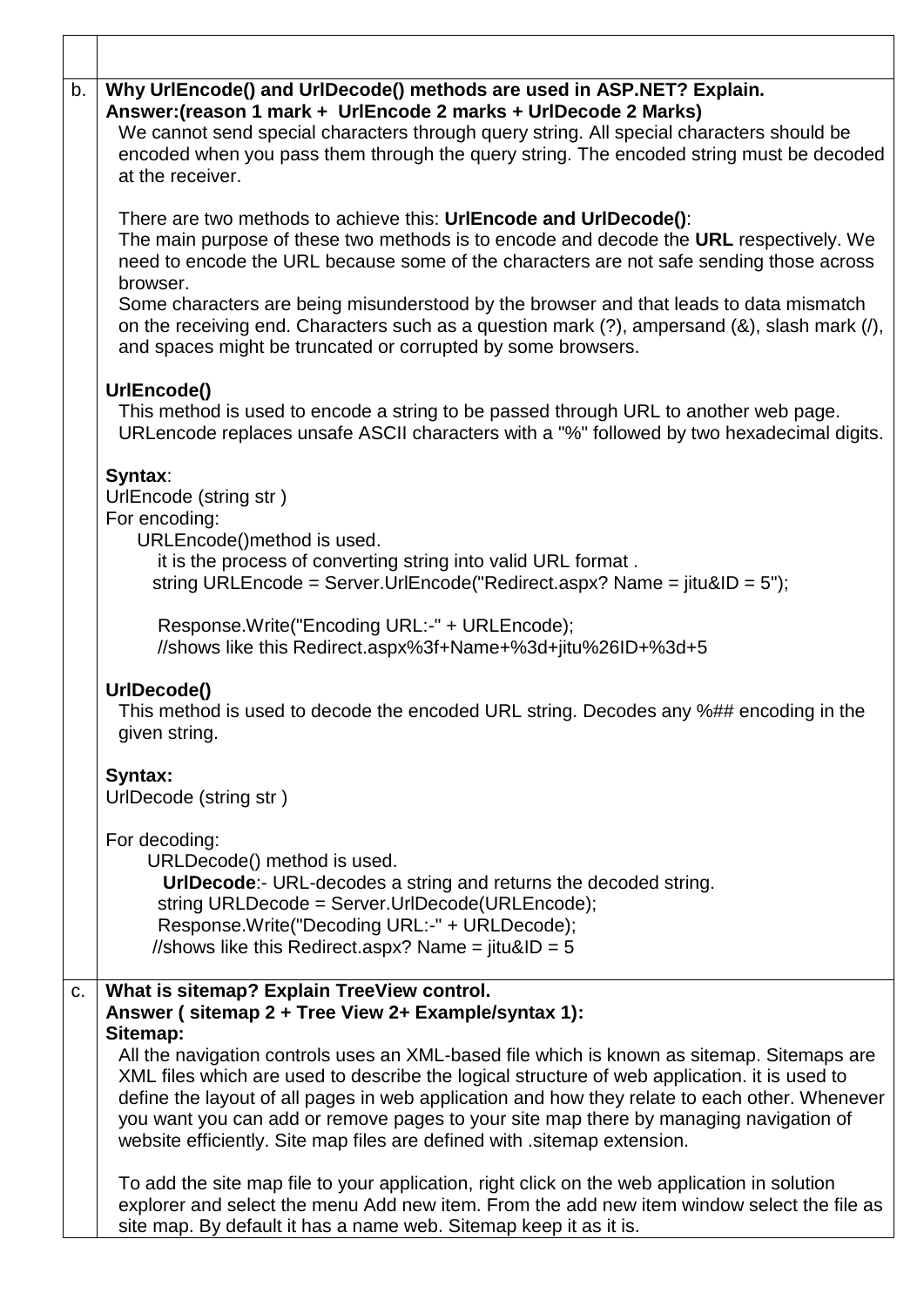|    | The root node of sitemap file is <sitemap> element. Only one <sitemap> element can exist in<br/>the site map file. Within the <sitemap> element, there is a <sitemapnode> element. This is<br/>generally the start page of the application. <sitemapnode> element have the following<br/>attributes:<br/>Title: It provides a textual description of the link<br/><b>Description:</b> It is used for ToolTip of the link<br/>URL: It gives the location of the valid physical file<br/>Depending upon the your web application, you can add as many additional <sitemapnode><br/>elements as you want. Additional link-levels can be created by adding child <sitemapnode><br/>elements for any parent <sitemapnode> in the structure.</sitemapnode></sitemapnode></sitemapnode></sitemapnode></sitemapnode></sitemap></sitemap></sitemap> |                                                                                                                                                                                                                                                          |  |
|----|--------------------------------------------------------------------------------------------------------------------------------------------------------------------------------------------------------------------------------------------------------------------------------------------------------------------------------------------------------------------------------------------------------------------------------------------------------------------------------------------------------------------------------------------------------------------------------------------------------------------------------------------------------------------------------------------------------------------------------------------------------------------------------------------------------------------------------------------|----------------------------------------------------------------------------------------------------------------------------------------------------------------------------------------------------------------------------------------------------------|--|
|    | <b>TreeView:</b>                                                                                                                                                                                                                                                                                                                                                                                                                                                                                                                                                                                                                                                                                                                                                                                                                           | A Tree View control displays a hierarchical list of data. When TreeView is displayed for the<br>first time, it displays all its nodes. You can control it by setting ExpandDepth property.<br>Following are some important properties of TreeView contro |  |
|    | Properties                                                                                                                                                                                                                                                                                                                                                                                                                                                                                                                                                                                                                                                                                                                                                                                                                                 | Desciption                                                                                                                                                                                                                                               |  |
|    | DataSourceID                                                                                                                                                                                                                                                                                                                                                                                                                                                                                                                                                                                                                                                                                                                                                                                                                               | It is to specify the data source to be used using sitemap file as datasource.                                                                                                                                                                            |  |
|    | ShowLines                                                                                                                                                                                                                                                                                                                                                                                                                                                                                                                                                                                                                                                                                                                                                                                                                                  | It is to specify the lines to connect the individual items in the tree.                                                                                                                                                                                  |  |
|    |                                                                                                                                                                                                                                                                                                                                                                                                                                                                                                                                                                                                                                                                                                                                                                                                                                            |                                                                                                                                                                                                                                                          |  |
|    | <b>CssClass</b>                                                                                                                                                                                                                                                                                                                                                                                                                                                                                                                                                                                                                                                                                                                                                                                                                            | It is to specify CSS class attribute for the control                                                                                                                                                                                                     |  |
|    | ExpandDepth                                                                                                                                                                                                                                                                                                                                                                                                                                                                                                                                                                                                                                                                                                                                                                                                                                | It is to specify level at which items in the tree are expanded                                                                                                                                                                                           |  |
|    | To display TreeView control in all your pages automatically, add it in the master page of the<br>website. To create a TreeView control follows the following steps:<br>Syntax:<br><asp:TreeView ID="TreeView1" runat="server'>                                                                                                                                                                                                                                                                                                                                                                                                                                                                                                                                                                                                             |                                                                                                                                                                                                                                                          |  |
| d. |                                                                                                                                                                                                                                                                                                                                                                                                                                                                                                                                                                                                                                                                                                                                                                                                                                            | Explain CustomValidator control with example.<br>Answer (Explanation & properties 3 + Examples 2):                                                                                                                                                       |  |
|    | <b>CustomValidator:</b><br>The CustomValidator control allows writing application specific custom validation routines for<br>both the client side and the server side validation.<br>The client side validation is accomplished through the Client Validation Function property. The<br>client side validation routine should be written in a scripting language, such as JavaScript or<br>VBScript, which the browser can understand.<br>The server side validation routine must be called from the control's ServerValidate event<br>handler. The server side validation routine should be written in any .Net language, like C# or<br>VB.Net.<br>Below table shows the properties of Custom Validator.                                                                                                                                  |                                                                                                                                                                                                                                                          |  |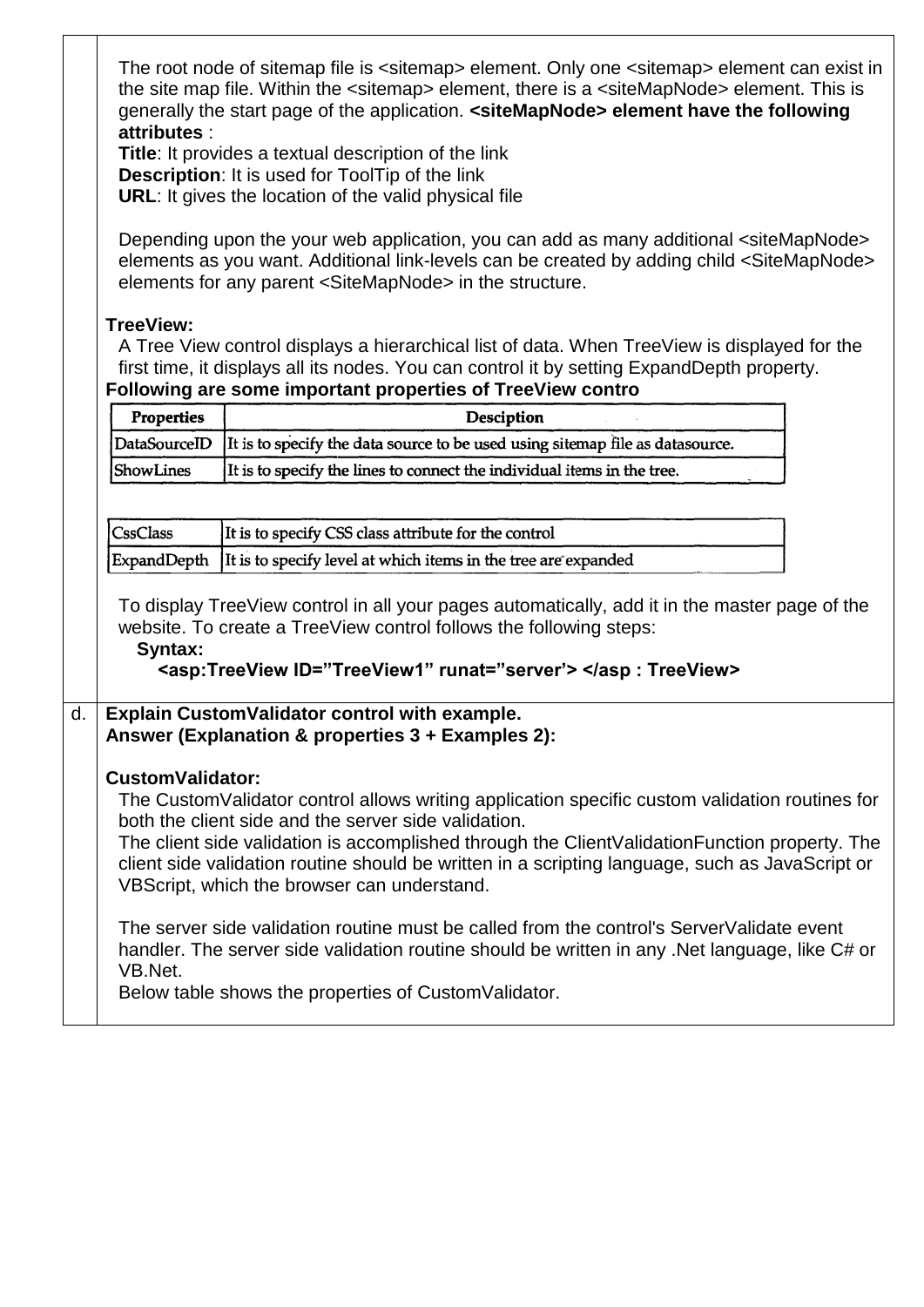| <b>Property</b>                                                                                                 | <b>Description</b>                                                                                                                                                                                                                                                                                                                                     |
|-----------------------------------------------------------------------------------------------------------------|--------------------------------------------------------------------------------------------------------------------------------------------------------------------------------------------------------------------------------------------------------------------------------------------------------------------------------------------------------|
| ControlToValidate                                                                                               | The id of the control to validate                                                                                                                                                                                                                                                                                                                      |
| Display                                                                                                         | • None (the control is not displayed and error                                                                                                                                                                                                                                                                                                         |
|                                                                                                                 | message is shown in the ValidationSummary                                                                                                                                                                                                                                                                                                              |
|                                                                                                                 | control)                                                                                                                                                                                                                                                                                                                                               |
|                                                                                                                 | Static (in case of failure error message is shown in<br>٠                                                                                                                                                                                                                                                                                              |
|                                                                                                                 | the space reserved).                                                                                                                                                                                                                                                                                                                                   |
|                                                                                                                 | Dynamic (In case of failure error message is shown.<br>٠                                                                                                                                                                                                                                                                                               |
|                                                                                                                 | Space is not reserved.)                                                                                                                                                                                                                                                                                                                                |
| Enabled                                                                                                         | A boolean value that specifies whether the validation                                                                                                                                                                                                                                                                                                  |
|                                                                                                                 | control is enabled or not                                                                                                                                                                                                                                                                                                                              |
| Id                                                                                                              | A unique id for the control                                                                                                                                                                                                                                                                                                                            |
| IsValid                                                                                                         | A Boolean value that indicates whether the control specified                                                                                                                                                                                                                                                                                           |
|                                                                                                                 | by ControlToValidate is determined to be valid                                                                                                                                                                                                                                                                                                         |
| OnServerValidate                                                                                                | Specifies the name of the server-side validation script                                                                                                                                                                                                                                                                                                |
|                                                                                                                 | function to be executed                                                                                                                                                                                                                                                                                                                                |
| Text                                                                                                            | The message to display when validation fails                                                                                                                                                                                                                                                                                                           |
| Example:<br>Code in .aspx file:<br>Enter yourName:<br><br>characters long!" /><br>$\text{br}$ /> $\text{br}$ /> | In this below example we will simply check the length of the string in the TextBox.<br><asp:textbox id="txtCustom" runat="server"></asp:textbox><br><asp:customvalidator <br="" controltovalidate="txtCustom" id="cusCustom" runat="server">onservervalidate="cusCustom_ServerValidate" errormessage="The text must be exactly 8</asp:customvalidator> |
| Code in .cs file:<br>$if(e.Value.Length == 8)$<br>$e.ls$ Valid = true;<br>else<br>$e.ls$ Valid = false;         | protected void cusCustom_ServerValidate(object sender, ServerValidateEventArgs e)                                                                                                                                                                                                                                                                      |
|                                                                                                                 |                                                                                                                                                                                                                                                                                                                                                        |
| Attempt any two of the following:                                                                               | What is data-bound control? Explain GridView control with example.                                                                                                                                                                                                                                                                                     |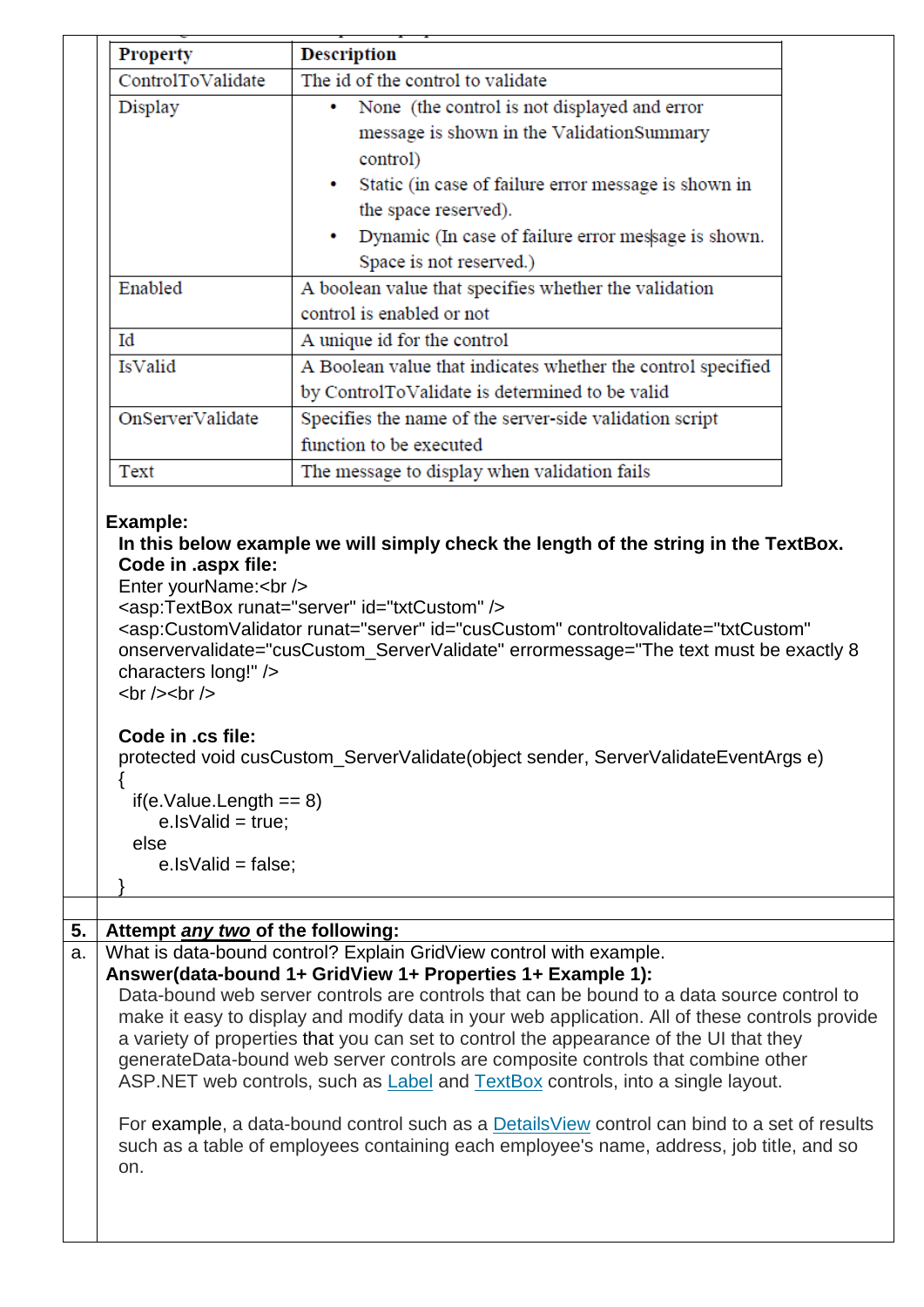|    | <b>GridView Control</b><br>page through data, and edit or delete a single record.<br><b>Properties:</b><br>AllowPaging: Indicate whether the control should support paging.<br>AllowSorting: Indicate whether the control should support sorting.<br>are using SqlDataSource or AccessDataSource to bind the data.).<br>PageSize: Total number of records we want in each page. | The GridView control displays data as a table and provides the capability to sort columns,<br>DataSourceID: Indicate the bound data source control to use (Generally used when we                       |
|----|---------------------------------------------------------------------------------------------------------------------------------------------------------------------------------------------------------------------------------------------------------------------------------------------------------------------------------------------------------------------------------|---------------------------------------------------------------------------------------------------------------------------------------------------------------------------------------------------------|
|    | <b>Example:</b><br>runat="server" DataKeyNames="pid" DataSourceID="SqIDS" ><br><columns><br/><asp:boundfield <br="" datafield="pname" headertext="PRODUCT NAME">SortExpression="pname"&gt; </asp:boundfield><br/></columns><br>                                                                                                                                                 | <asp:gridview <="" allowpaging="true" allowsorting="true" id="Gridview1" pagesize="5" th=""></asp:gridview>                                                                                             |
| b. | Differentiate between DataSet and DataReader objects.                                                                                                                                                                                                                                                                                                                           |                                                                                                                                                                                                         |
|    | Answer(1 mark for each point):                                                                                                                                                                                                                                                                                                                                                  |                                                                                                                                                                                                         |
|    |                                                                                                                                                                                                                                                                                                                                                                                 |                                                                                                                                                                                                         |
|    | <b>DataSet</b><br><b>Works in Disconnected Mode</b>                                                                                                                                                                                                                                                                                                                             | <b>DataReader</b><br><b>Works in Connected Mode</b>                                                                                                                                                     |
|    |                                                                                                                                                                                                                                                                                                                                                                                 |                                                                                                                                                                                                         |
|    | Can navigate back and forth<br>Data is editable                                                                                                                                                                                                                                                                                                                                 | Can navigate forward only                                                                                                                                                                               |
|    |                                                                                                                                                                                                                                                                                                                                                                                 | Data is Readonly                                                                                                                                                                                        |
|    | Can contain more than one table                                                                                                                                                                                                                                                                                                                                                 | Can contain only one row at a time                                                                                                                                                                      |
|    | and relationships                                                                                                                                                                                                                                                                                                                                                               |                                                                                                                                                                                                         |
|    | Slower as having more overhead                                                                                                                                                                                                                                                                                                                                                  | Faster when compared with DataSet                                                                                                                                                                       |
|    | <b>Example:</b>                                                                                                                                                                                                                                                                                                                                                                 | Example:                                                                                                                                                                                                |
|    | DataSet $ds$ = new DataSet()                                                                                                                                                                                                                                                                                                                                                    | DataReader $dr = new DataFrame$ DataReader();                                                                                                                                                           |
| C. | Draw and explain the architecture of ADO.NET in brief.<br>Answer(Diagram 3 Marks+ Explanation 2):<br>.NET Data Provider<br>Connection<br>DataAdapter<br>Transaction<br>Select<br>Commend<br>insert<br>Parameters<br>Update<br>Delete<br>DataReader<br>Database                                                                                                                  | Data Trable<br>Data Table Collection<br>Data<br>Data Table<br>DataRow Collection<br>DataColumn Collection<br>ConstraintCollection<br><b>DataReletionCollection</b><br>XML<br>ADO .NET Data Architecture |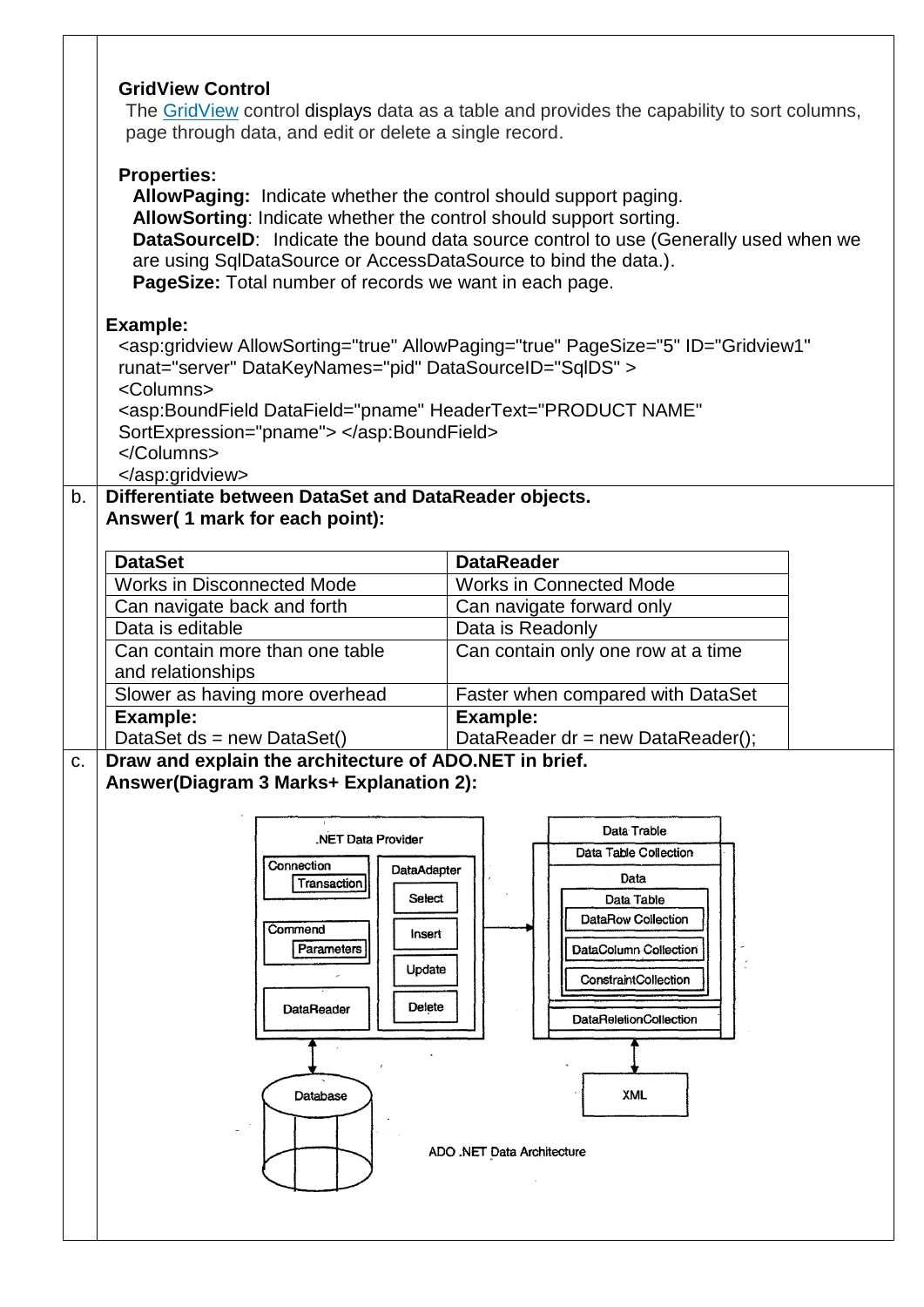| d. | What is impersonation in ASP.NET? Explain windows authentication.                                                                                                                                                                                                                                                                                                                                                                                                                                                                                                                                                                                                           |
|----|-----------------------------------------------------------------------------------------------------------------------------------------------------------------------------------------------------------------------------------------------------------------------------------------------------------------------------------------------------------------------------------------------------------------------------------------------------------------------------------------------------------------------------------------------------------------------------------------------------------------------------------------------------------------------------|
|    | Impersonation:                                                                                                                                                                                                                                                                                                                                                                                                                                                                                                                                                                                                                                                              |
|    | Impersonation is the process of executing code in the framework of another user identity. By<br>default all ASP.NET code is executed using a fixed machine-specific account. To execute<br>code using another identity you can use the built-in impersonation capabilities of ASP.NET.<br>Impersonation is a technique that allows the ASP.NET process act as the authenticated user                                                                                                                                                                                                                                                                                        |
|    | or as an arbitrary specified user.                                                                                                                                                                                                                                                                                                                                                                                                                                                                                                                                                                                                                                          |
|    | ASP.NET impersonation is controlled by <identity> tag in the applications web.config file.<br/>The default setting is impersonation as false. You also can explicitly specify that</identity>                                                                                                                                                                                                                                                                                                                                                                                                                                                                               |
|    | ASP.NET should not use impersonation by including the following code in file:                                                                                                                                                                                                                                                                                                                                                                                                                                                                                                                                                                                               |
|    | <identity impersonate="false"></identity>                                                                                                                                                                                                                                                                                                                                                                                                                                                                                                                                                                                                                                   |
|    | Now ASP.NET does not perform impersonation. It means that ASP.NET will runs with its own<br>privileges. The second possible setting is to turn on impersonation.                                                                                                                                                                                                                                                                                                                                                                                                                                                                                                            |
|    | <identity impersonate="true"></identity>                                                                                                                                                                                                                                                                                                                                                                                                                                                                                                                                                                                                                                    |
|    | Now ASP.NET takes on the identity IIS passes to it. By turning impersonation on and using a<br>non-anonymous method of authentication in IIS, you can let users log on and use their<br>identities within your ASP.NET application.                                                                                                                                                                                                                                                                                                                                                                                                                                         |
|    | To impersonate a specific user for all the requests on all pages of an ASP.NET application,<br>you can specify the userName and password attributes in the <identity> tag of the<br/>Web.config file for that application as follows:<br/>&lt;identity impersonate='true" username="DOMAIN\username" password="password"/&gt;</identity>                                                                                                                                                                                                                                                                                                                                    |
|    | <b>Windows authentication:</b><br>The Windows authentication provider is the default provider for ASP. NET. It<br>authenticates the users based on the users Windows accounts. Windows authentication<br>in ASP.NET actually relies on IIS to do the authentication. IIS be configured so that only<br>users on a Windows domain can log in. if a user attempts access a page and is not<br>authenticated then user will be shown a dialog box asking them to enter their username<br>and password. This information is then passed to the Web server and checked against<br>the list of users in the domain. if the user has supplied valid credentials access is granted. |
|    | To configure ASP.NET to use Windows authentication use the following code:<br><system. web=""><br/><authentication mode="Windows"></authentication><br/><authorization><br/><allow users"*"=""></allow><br/></authorization><br/><br/><allow users="*"></allow><br/>Statement specifies permissions are provided to authorized users as well anonymous<br/>users. There are four different kinds of Windows authentication options available that can<br/>configured in IIS and they are given bellow:</system.>                                                                                                                                                            |
|    |                                                                                                                                                                                                                                                                                                                                                                                                                                                                                                                                                                                                                                                                             |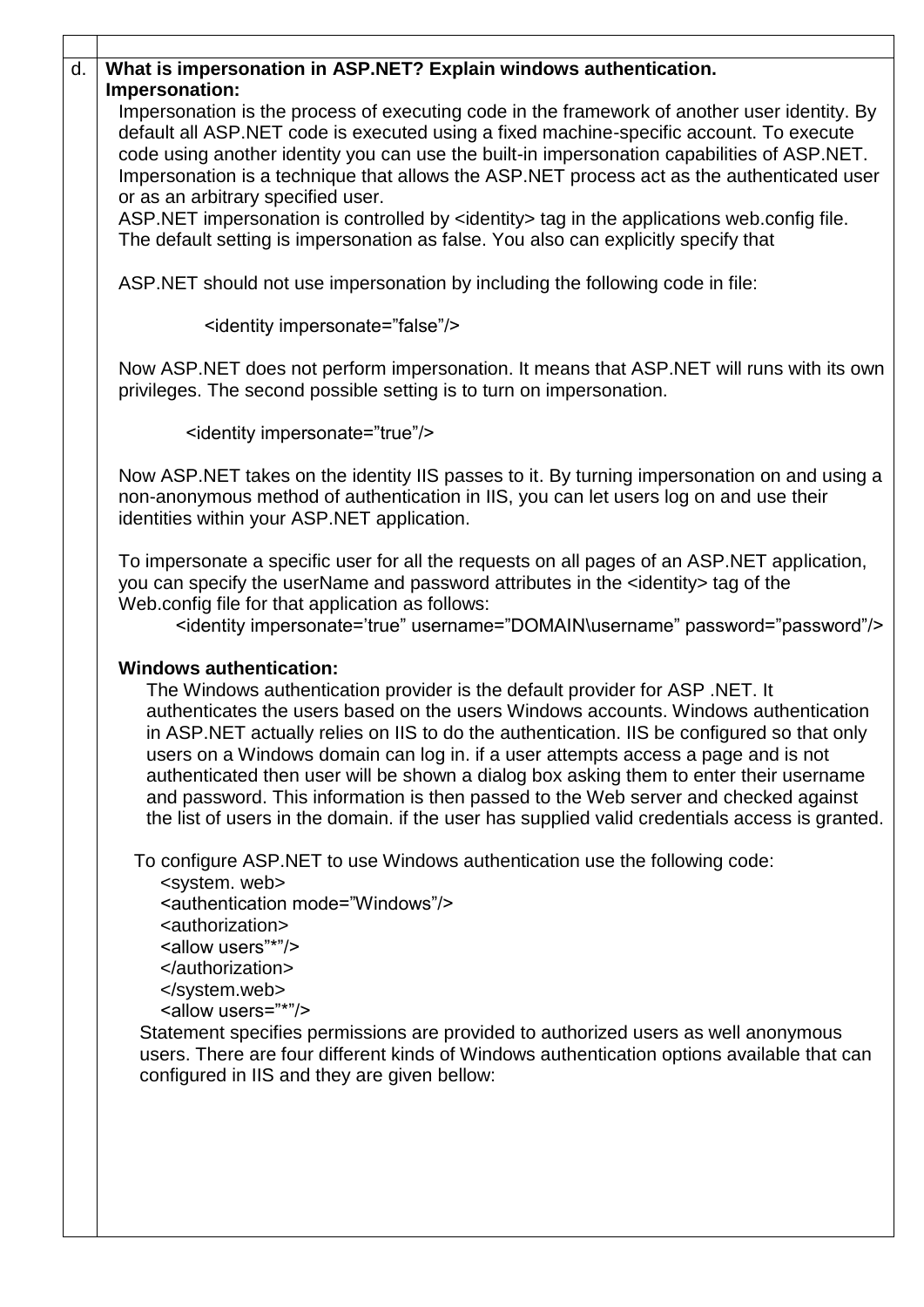| 6. | Attempt <i>any two</i> of the following:                                                                                                                                                                                                                                                                                                                                                                                                                                                                                     |
|----|------------------------------------------------------------------------------------------------------------------------------------------------------------------------------------------------------------------------------------------------------------------------------------------------------------------------------------------------------------------------------------------------------------------------------------------------------------------------------------------------------------------------------|
| a. | Explain the syntax for query expression in LINQ with example.<br>Answer(3 Marks Syntax and explanation + 2 Marks Example):                                                                                                                                                                                                                                                                                                                                                                                                   |
|    | <b>Query Expression:</b><br>A query expression is a query expressed in query syntax. A query expression is a first-class<br>language construct. It is just like any other expression and can be used in any context in<br>which a C# expression is valid. A query expression consists of a set of clauses written in a<br>declarative syntax similar to SQL. Each clause in turn contains one or more C# expressions,<br>and these expressions may themselves be either a query expression or contain a query<br>expression. |
|    | <b>SYNTAX:</b><br>from [identifier] in [source collection]<br>let [expression]<br>where [Boolean expression]<br>order by [[expression](ascending/descending)], [optionally repeat]<br>select [expression]                                                                                                                                                                                                                                                                                                                    |
|    | group [expression] by [expression] into [expression]                                                                                                                                                                                                                                                                                                                                                                                                                                                                         |
|    | Where,<br>from / in - Specifies the data source<br>where - Conditional Boolean expression<br>order by (ascending/descending) - Sorts the results into ascending or descending order<br>select - Adds the result to the return type<br>group / by - Groups the results based on a given key<br>Example:<br>static void Main()                                                                                                                                                                                                 |
|    | // Data source.<br>int[] scores = $\{90, 71, 82, 93, 75, 82\}$ ;                                                                                                                                                                                                                                                                                                                                                                                                                                                             |
|    | // Query Expression.<br>$IEnumerable < int>scoreQuery = //query variable$<br>from score in scores //required<br>where $score > 80$ // optional<br>orderby score descending // optional<br>select score; //must end with select or group                                                                                                                                                                                                                                                                                      |
|    | // Execute the query to produce the results<br>foreach (int testScore in scoreQuery)                                                                                                                                                                                                                                                                                                                                                                                                                                         |
|    | Console.WriteLine(testScore);                                                                                                                                                                                                                                                                                                                                                                                                                                                                                                |
|    | // Outputs: 93 90 82 82                                                                                                                                                                                                                                                                                                                                                                                                                                                                                                      |
| b. | What is jQuery selector? Write some examples.<br>Answer(2 Explanation + 1 each selector):                                                                                                                                                                                                                                                                                                                                                                                                                                    |
|    | jQuery Selector:<br>jQuery Selector is used to select one or a group of HTML elements from your web page.<br>jQuery support all the CSS selectors as well as many additional custom selectors.<br>Query selectors always start with dollar sign and parentheses: \$()                                                                                                                                                                                                                                                        |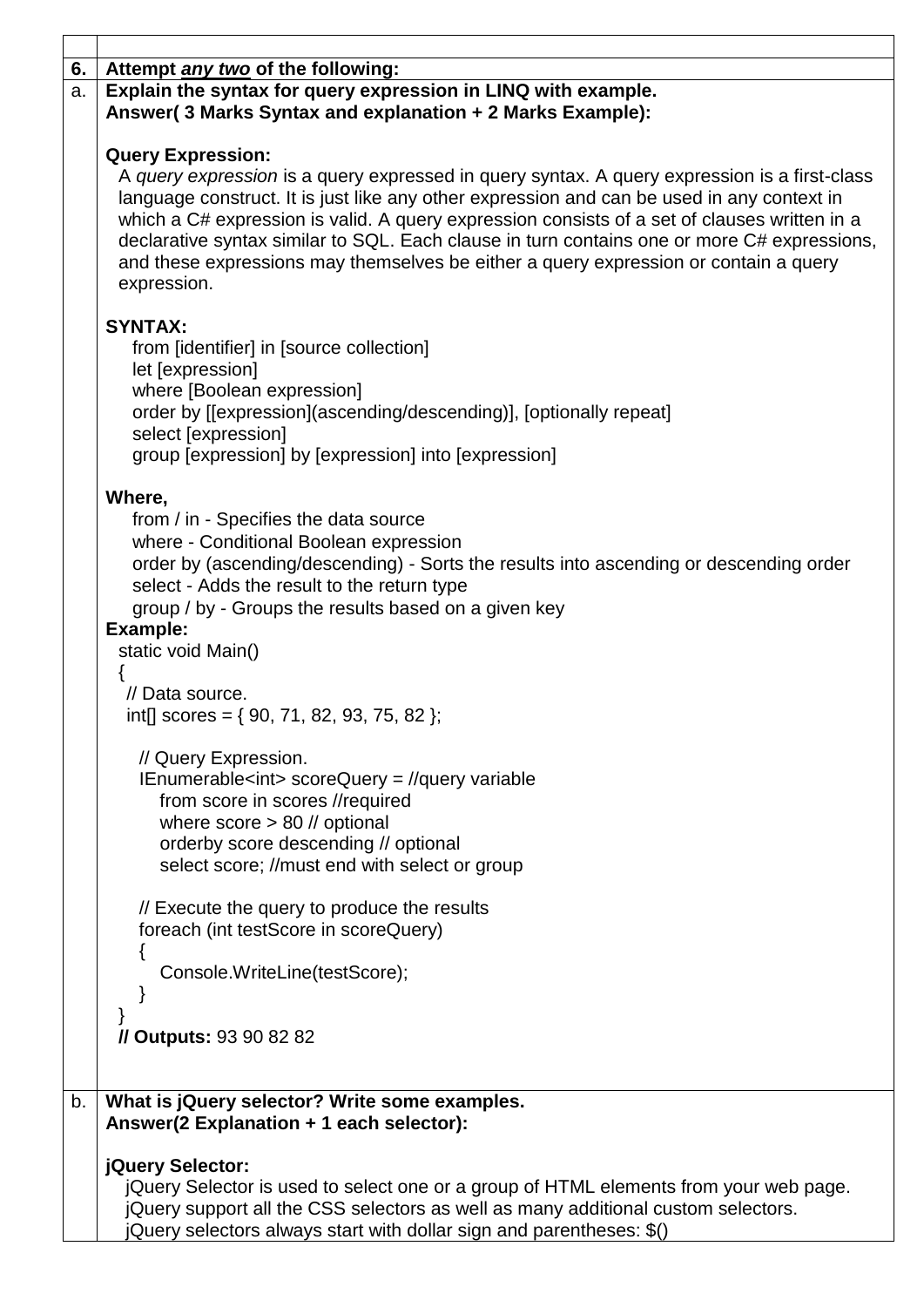|    | There are three building blocks to select the elements in a web document.<br>a) Select elements by tag name<br>Example: \$(div)                                                                                                                                                                                                                  |
|----|--------------------------------------------------------------------------------------------------------------------------------------------------------------------------------------------------------------------------------------------------------------------------------------------------------------------------------------------------|
|    | It will select all the div elements in the document.<br>b) Select elements by ID                                                                                                                                                                                                                                                                 |
|    | Example: \$(#xyzid")                                                                                                                                                                                                                                                                                                                             |
|    | It will select single element that has an ID of xyzid                                                                                                                                                                                                                                                                                            |
|    | c) Select elements by class                                                                                                                                                                                                                                                                                                                      |
|    | Example: \$(".xyzclass")                                                                                                                                                                                                                                                                                                                         |
|    | It will select all the elements having class xyzclass                                                                                                                                                                                                                                                                                            |
| C. | <b>Explain Timer and UpdatePanel controls.</b>                                                                                                                                                                                                                                                                                                   |
|    | <b>The Timer Control</b>                                                                                                                                                                                                                                                                                                                         |
|    | 1. The Timer control that you find in the AJAX Extensions category of the Toolbox is great for<br>executing server-side code on a repetitive basis.                                                                                                                                                                                              |
|    | 2. For example, you can use it to update the contents of an UpdatePanel every 5 seconds.<br>3. The contents of this UpdatePanel could come from a variety of sources, such as a<br>database with the latest forum posts on a forum or news items on a news site, an XML file                                                                     |
|    | with information to rotate advertisements in the browser, stock quotes from a stock web<br>service, and more.                                                                                                                                                                                                                                    |
|    | 4. At a specified interval, the control fires its Tick event. Inside an event handler for this event                                                                                                                                                                                                                                             |
|    | you can execute any code you see fit.<br>5. The following code snippet shows the markup for a simple UpdatePanel and a Timer                                                                                                                                                                                                                     |
|    | control that you can place inside a content page based on your master page (because the<br>master page already contains the required ScriptManager):                                                                                                                                                                                             |
|    | <asp:updatepanel 1d"updatepanel="" runat"server"=""> <contenttemplate><br/><asp :label="" id="Labell" runat="server"><br/><asp:timer id"timerl"="" interval=" 5000" ontick="Timerl_Tick" runat="server"></asp:timer></asp></contenttemplate></asp:updatepanel>                                                                                   |
|    | <br>When the timer "ticks" it raises its Tick event, which you can handle with the following<br>code:                                                                                                                                                                                                                                            |
|    | protected void Timerl_Tick(object sender, EventArgs e)                                                                                                                                                                                                                                                                                           |
|    | Labell. Text System. Date Time. Now. To String();                                                                                                                                                                                                                                                                                                |
|    |                                                                                                                                                                                                                                                                                                                                                  |
|    | <b>The UpdatePanel Control:</b>                                                                                                                                                                                                                                                                                                                  |
|    | The UpdatePanel control is a container control and derives from the Control class. It acts as<br>a container for the child controls within it and does not have its own interface. When a control<br>inside it triggers a post back, the UpdatePanel intervenes to initiate the post asynchronously<br>and update just that portion of the page. |
| d. | What is LINQ? What are advantages and disadvantages of LINQ?                                                                                                                                                                                                                                                                                     |
|    | Answer: (1 mark for $LINO + 2$ marks for adv + 2 for disad)                                                                                                                                                                                                                                                                                      |
|    | <b>LINQ Syntax: Language-Integrated Query</b>                                                                                                                                                                                                                                                                                                    |
|    | LINQ query syntax is a set of query keywords built into the .NET framework (3.5 and higher)<br>that allow the developer to write SQL style commands in line straight in the code editor,<br>without the use of quotes                                                                                                                            |
|    |                                                                                                                                                                                                                                                                                                                                                  |
|    |                                                                                                                                                                                                                                                                                                                                                  |
|    |                                                                                                                                                                                                                                                                                                                                                  |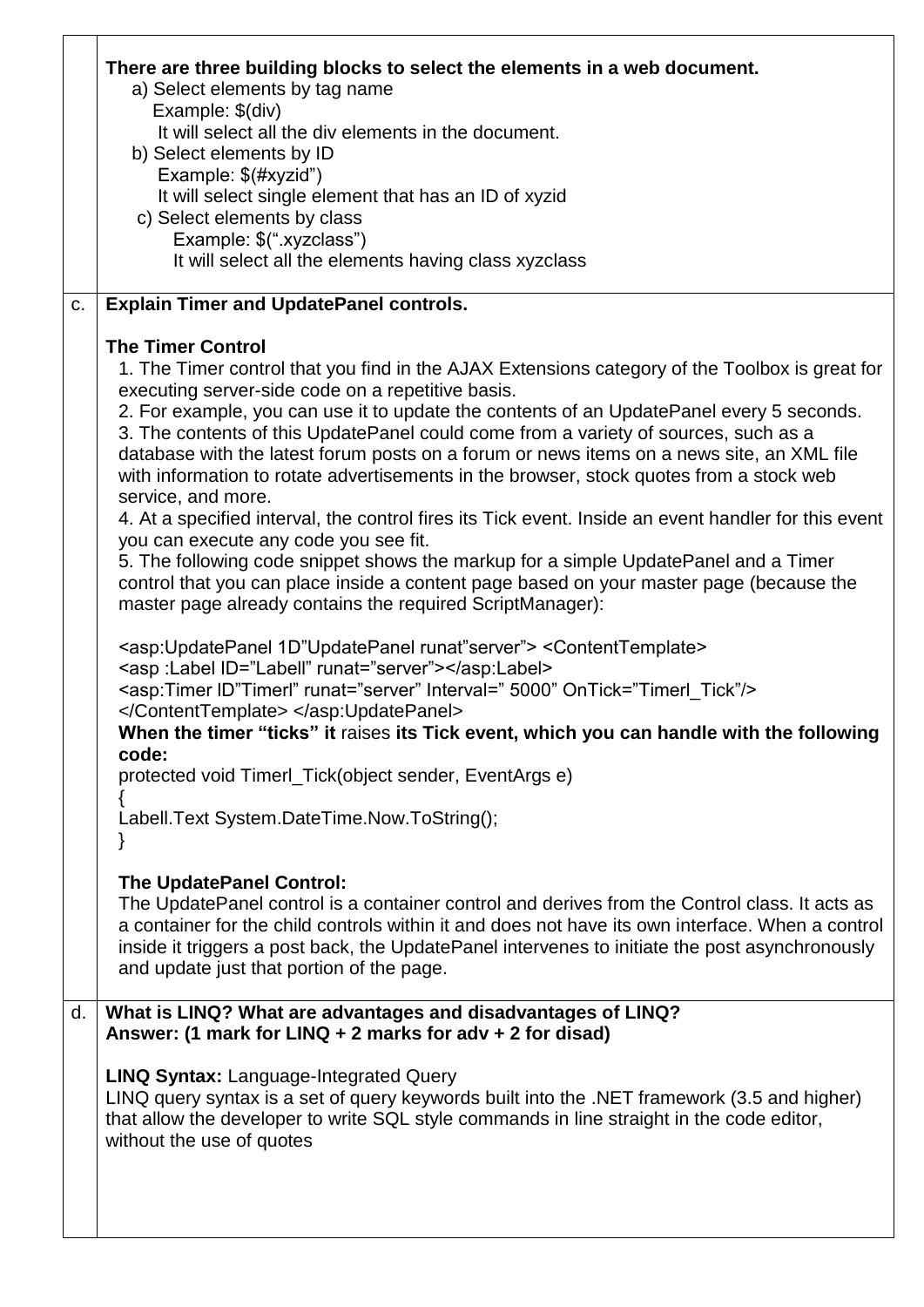|    | <b>Advantages:</b><br>The availability of strong typed queries: The classes are auto generated according to<br>the relations in relational databases. The language is very much easy to understand as in<br>SQL.<br>The automatic join functioning in foreign keys: In normal SQL, the user has to join the<br>tables if it is necessary. In LINQ, it provides the ability to join each function automatically                                                                                                                                                                                                                                       |
|----|------------------------------------------------------------------------------------------------------------------------------------------------------------------------------------------------------------------------------------------------------------------------------------------------------------------------------------------------------------------------------------------------------------------------------------------------------------------------------------------------------------------------------------------------------------------------------------------------------------------------------------------------------|
|    | when there is a foreign key reference.<br>The code size: There are many occasions that the users have to write long sentences for<br>getting a SQL query. LINQ provides relatively short codes in such advanced occasions. It<br>reduces the complexity of the code and makes it much easy for the program to read.                                                                                                                                                                                                                                                                                                                                  |
|    | Code equality: One of the most advantages in using LINQ is that its availability over any<br>.NET platform language such as C#.net, VB.NET and F#.NET.                                                                                                                                                                                                                                                                                                                                                                                                                                                                                               |
|    | Disadvantages:<br>There is an overhead for creating queries<br>When queries are moved from sql to application side, joins are very slow<br>$\bullet$<br><b>DBML</b> concurrency issues<br>$\bullet$<br>Hard to understand advance queries using Expressions<br>$\bullet$                                                                                                                                                                                                                                                                                                                                                                             |
| 7. | Attempt any three of the following:                                                                                                                                                                                                                                                                                                                                                                                                                                                                                                                                                                                                                  |
| a. | What is constructor? Explain parameterized constructor with suitable example.<br>Answer (Constructor 1 mark+ Parameterized 2+ Example 2):<br><b>Constructor:</b><br>Constructor is a special method of the class that will be automatically invoked when an<br>instance of the class is created is called a constructor. The main use of constructors is to<br>initialize private fields of the class while creating an instance for the class. When<br>you have not created a constructor in the class, the compiler will automatically create<br>a default constructor in the class. The default constructor initializes all numeric fields in the |
|    | class to zero and all string and object fields to null.<br><b>Parameterized Constructor</b><br>A constructor with at least one parameter is called a parametrized constructor. The<br>advantage of a parametrized constructor is that you can initialize each instance of the class<br>to different values.                                                                                                                                                                                                                                                                                                                                          |
|    | using System;<br>namespace Constructor<br>{                                                                                                                                                                                                                                                                                                                                                                                                                                                                                                                                                                                                          |
|    | class paraconstrctor<br>public int a, b;<br>public paraconstrctor(int x, int y) // decalaring Paremetrized Constructor with ing x,y<br>parameter                                                                                                                                                                                                                                                                                                                                                                                                                                                                                                     |
|    | $a = x;$<br>$b = y;$                                                                                                                                                                                                                                                                                                                                                                                                                                                                                                                                                                                                                                 |
|    | class MainClass                                                                                                                                                                                                                                                                                                                                                                                                                                                                                                                                                                                                                                      |
|    | static void Main()                                                                                                                                                                                                                                                                                                                                                                                                                                                                                                                                                                                                                                   |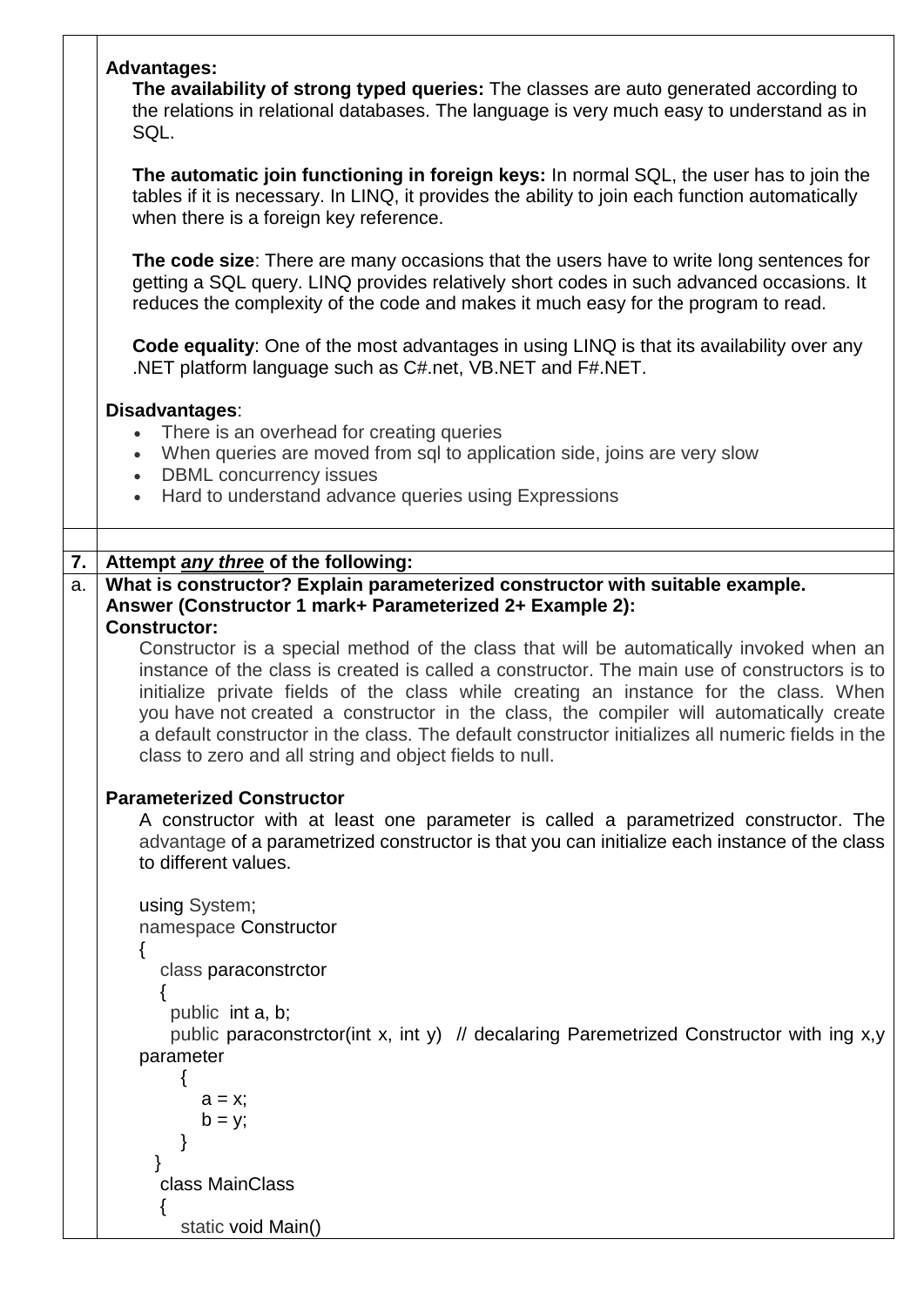|    | paraconstrctor $v = new$ paraconstrctor(100, 175); // invoking constructor<br>Console.WriteLine("value of a=" + v.a);                                                                                                                                         |
|----|---------------------------------------------------------------------------------------------------------------------------------------------------------------------------------------------------------------------------------------------------------------|
|    | Console. Write Line ("value of $b = " + v.b);$<br>Console.Read();                                                                                                                                                                                             |
|    |                                                                                                                                                                                                                                                               |
|    | Output:                                                                                                                                                                                                                                                       |
|    | value of $a=100$<br>value of b=175                                                                                                                                                                                                                            |
|    |                                                                                                                                                                                                                                                               |
| b. | What is delegate? Explain the steps to implement delegates in C#.NET.<br>Answer(delegate def 1 + Steps 1 for each):                                                                                                                                           |
|    | Delegate:<br>The dictionary meaning of 'Delegate' is "A person acting for another person".                                                                                                                                                                    |
|    | A delegate in C# is a class type object & is used to invoke a method that has been<br>encapsulated into it at the time of its creation.                                                                                                                       |
|    | <b>Creating &amp; using delegates involves four steps</b><br>Delegate declaration                                                                                                                                                                             |
|    | (i)<br>Delegate methods definition<br>(ii)                                                                                                                                                                                                                    |
|    | Delegate instantiation<br>(iii)<br>Delegate invocation<br>(iv)                                                                                                                                                                                                |
| C. | <b>Explain following properties</b><br><b>AutoPostBack</b><br>(i)                                                                                                                                                                                             |
|    | AutoPostBack means that if any change happens on a control by the client, it should<br>postback to the server to handle that change at server side. If this property is set to<br>TRUE the automatic post back is enabled, otherwise FALSE. Default is FALSE. |
|    | <b>Example</b><br><asp:textbox autopostback="true" id="t1" runat="server"></asp:textbox>                                                                                                                                                                      |
|    | Web server controls are created on the server and they require a runat="server" attribute<br>to work. This attribute indicates that the control should be treated as a server control.                                                                        |
|    | (ii)<br>AutoEventWiredUp                                                                                                                                                                                                                                      |
|    | AutoEventWireup is an attribute in Page directive. It is a Boolean attribute that indicates<br>whether the ASP.NET pages events are auto-wired. By default it is true.                                                                                        |
|    | Example:<br><%@ Page Language="C#" AutoEventWireup="true" CodeFile="Default.aspx.cs"<br>Inherits="_Default" %>                                                                                                                                                |
| d. | Explain the relationship between master page and its content page with example.<br>Answer:                                                                                                                                                                    |
|    | Every Master Page should include at least one ContentPlaceHolder control, this is a<br>placeholder for the content from the content page.                                                                                                                     |
|    | <asp:contentplaceholder id="ContentPlaceHolder1" runat="server"> ContentPlaceHolder&gt;</asp:contentplaceholder>                                                                                                                                              |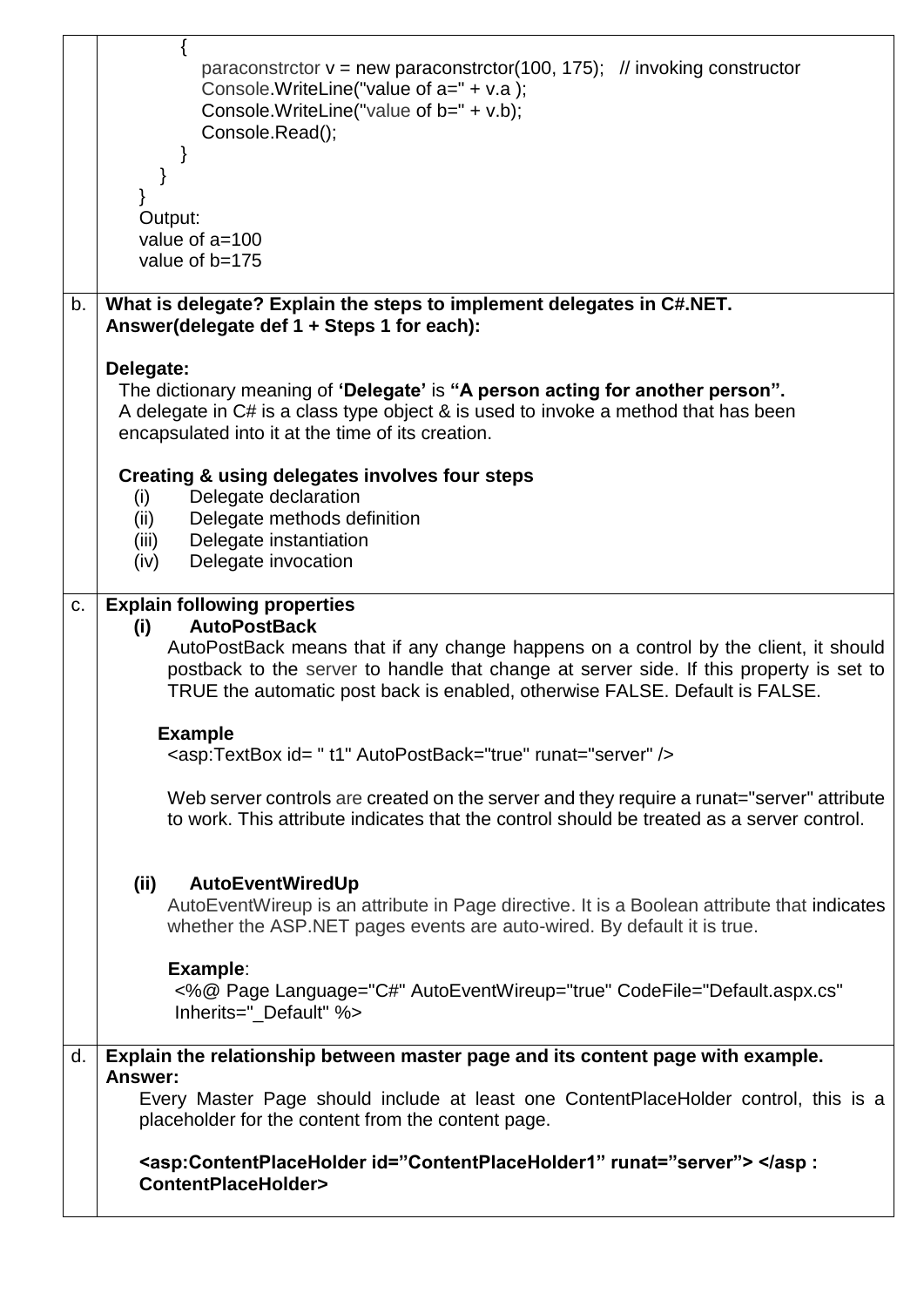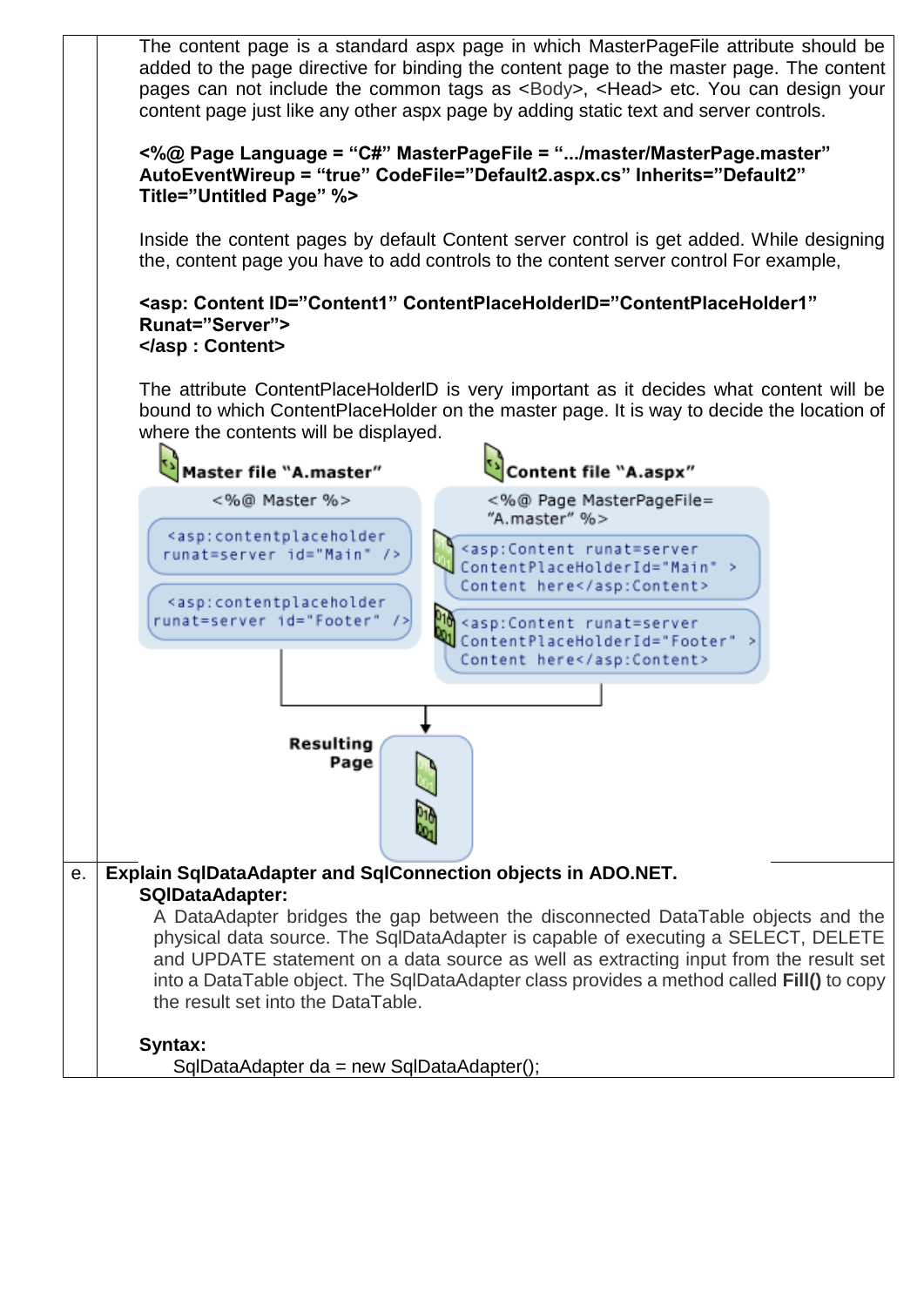| DataAdapter class properties and methods |                                                        |  |
|------------------------------------------|--------------------------------------------------------|--|
| <b>Property</b>                          | <b>Description</b>                                     |  |
| <b>DeleteCommand</b>                     | Speicfies the Command object with the SQL command      |  |
|                                          | to be used for deleting a record.                      |  |
| FillCommandBehavior                      | Specifies the behavior of the command used to fill the |  |
|                                          | data adapter.                                          |  |
| <b>InsertCommand</b>                     | Specifies the Command object with the SQL command      |  |
|                                          | yused for inserting a record.                          |  |
| SelectCommand                            | Specifies the Command object with the SQL command      |  |
|                                          | to be used for inserting a record.                     |  |
| UpdateBatchSize                          | Specifies the number of commands that can be           |  |
|                                          | executed as a batch.                                   |  |
| <b>UpdateCommand</b>                     | Specifies the Command object with the SQL command      |  |
|                                          | to be used for inserting a record.                     |  |

| <b>Method</b>             | <b>Description</b>                                 |
|---------------------------|----------------------------------------------------|
| AddToBatch                | Adds a Command object to a batch that will be      |
|                           | executed.                                          |
| <b>ClearBatch</b>         | Removes all the Command objects from the batch.    |
| ExecuteBatch              | Excutes the batch of commands.                     |
| Fill                      | Executes the SelectCommand property and fills      |
|                           | a DataSet that is provided.                        |
| <b>InitializeBatching</b> | Initialize the batching process.                   |
| <b>GetFillParameters</b>  | Gets the paremeters of the SelectCommand property. |
| <b>TerminateBatching</b>  | Terminates the batching process.                   |
| Update                    | Calls the corresponding INSERT, DELETE, or UPDATE  |
|                           | command of this DataAdapterand updates the data    |
|                           | source using the specified commands.               |

### **SqlConnection Object**

To communicate with any data base, you must have to first connect to it. The connection identifies the data base server, then, the data base name, user name, password, and other parameters that are required for connecting to the data base. This connection object is then Command object so as to identify the database needed for execution of command.

### **Properties**:

| <b>Property</b> | <b>Description</b>                                                                      |
|-----------------|-----------------------------------------------------------------------------------------|
|                 | ConnectionString   It provides information about the data source and the database name. |
| <b>State</b>    | To determine the current state of a given object at any time.                           |

**Example:**

SqlConnection con = new SqlConnection("Data Source=Your data source name;Initial Catalog=Demo;Integrated Security=True");